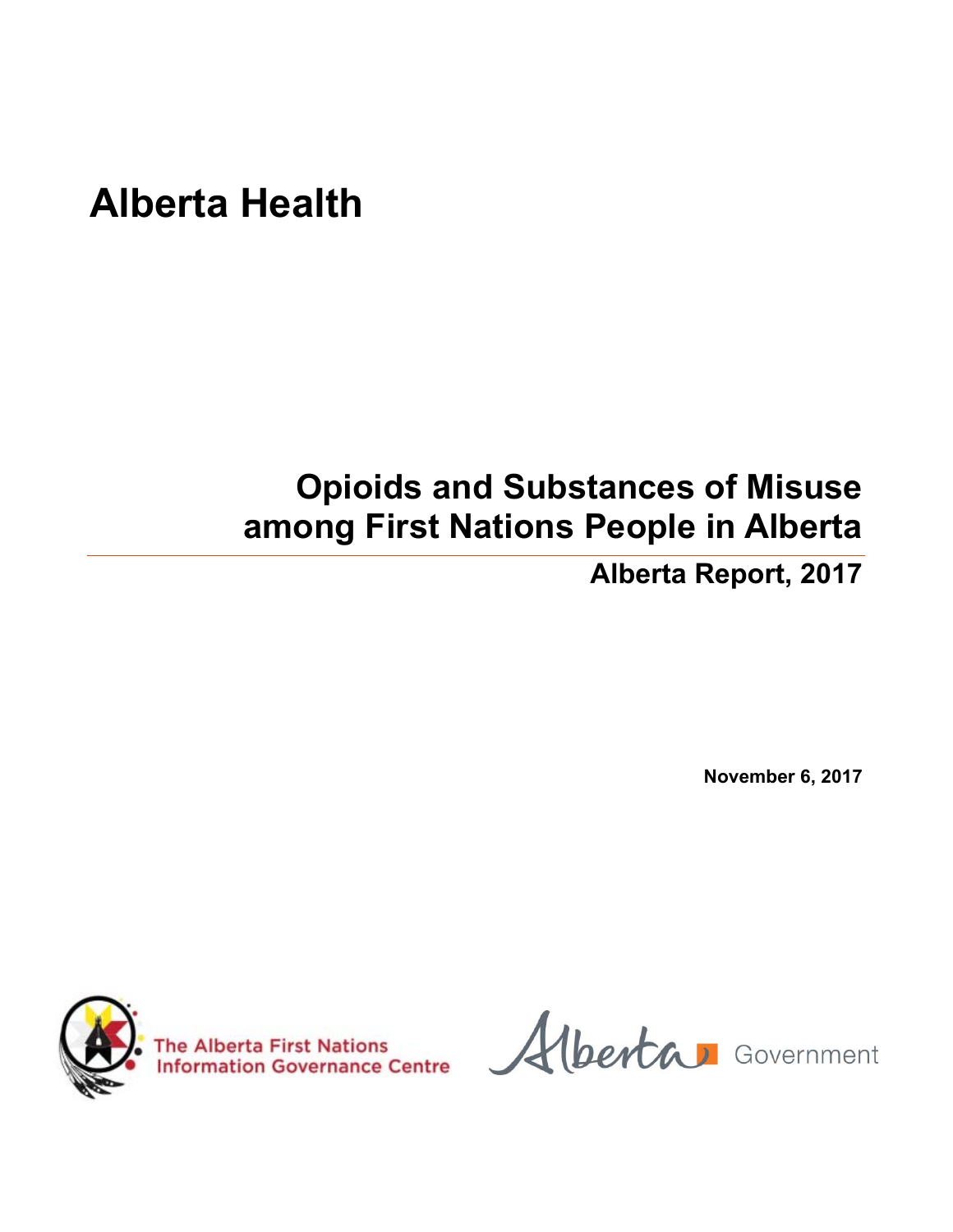### **Key points**

#### **Apparent accidental opioid toxicity deaths**

- Rates of apparent accidental opioid drug toxicity deaths per 100,000 were three times higher among First Nations people compared to Non-First Nations people from January 1, 2016 to March 31, 2017.
- First Nations people represented 12 per cent of all apparent accidental opioid toxicity deaths in Alberta from January 1, 2016 to March 31, 2017.
- While the proportion of apparent accidental opioid drug toxicity deaths involving fentanyl has increased from January 1, 2016 to March 31, 2017 for both First Nations and Non-First Nations people, the proportion of fentanyl-related opioid toxicity deaths is consistently higher among Non-First Nations people (approximately 18% higher than in First Nations people).
- Among First Nations people, males and females were nearly equally represented among apparent accidental opioid toxicity deaths January 1, 2016 to March 31, 2017. In comparison, among Non-First Nations people, males represented a much higher proportion of apparent accidental opioid toxicity deaths.
- In 2016, the rate of opioid toxicity deaths per 100,000 person years among individuals identifying as First Nations was significantly higher in the Calgary Zone compared to all other zones. Among Non-First Nations, the rate was marginally higher in the Edmonton Zone, compared to all other Zones.

#### **Confirmed accidental and suicide drug & alcohol toxicity deaths**

- In 2016, among First Nations people, accidental non-fentanyl opioid toxicity deaths represented the highest proportion of all confirmed drug & alcohol toxicity deaths. In comparison, accidental fentanyl toxicity deaths represented the highest proportion of all confirmed drug & alcohol toxicity deaths among Non-First Nations people.
- Among First Nations people, hydromorphone saw the largest increase as a substance causing drug toxicity death from 2014 to 2016. In comparison, among Non-First Nations people, methamphetamine and heroin saw the largest increase as substances causing drug toxicity death.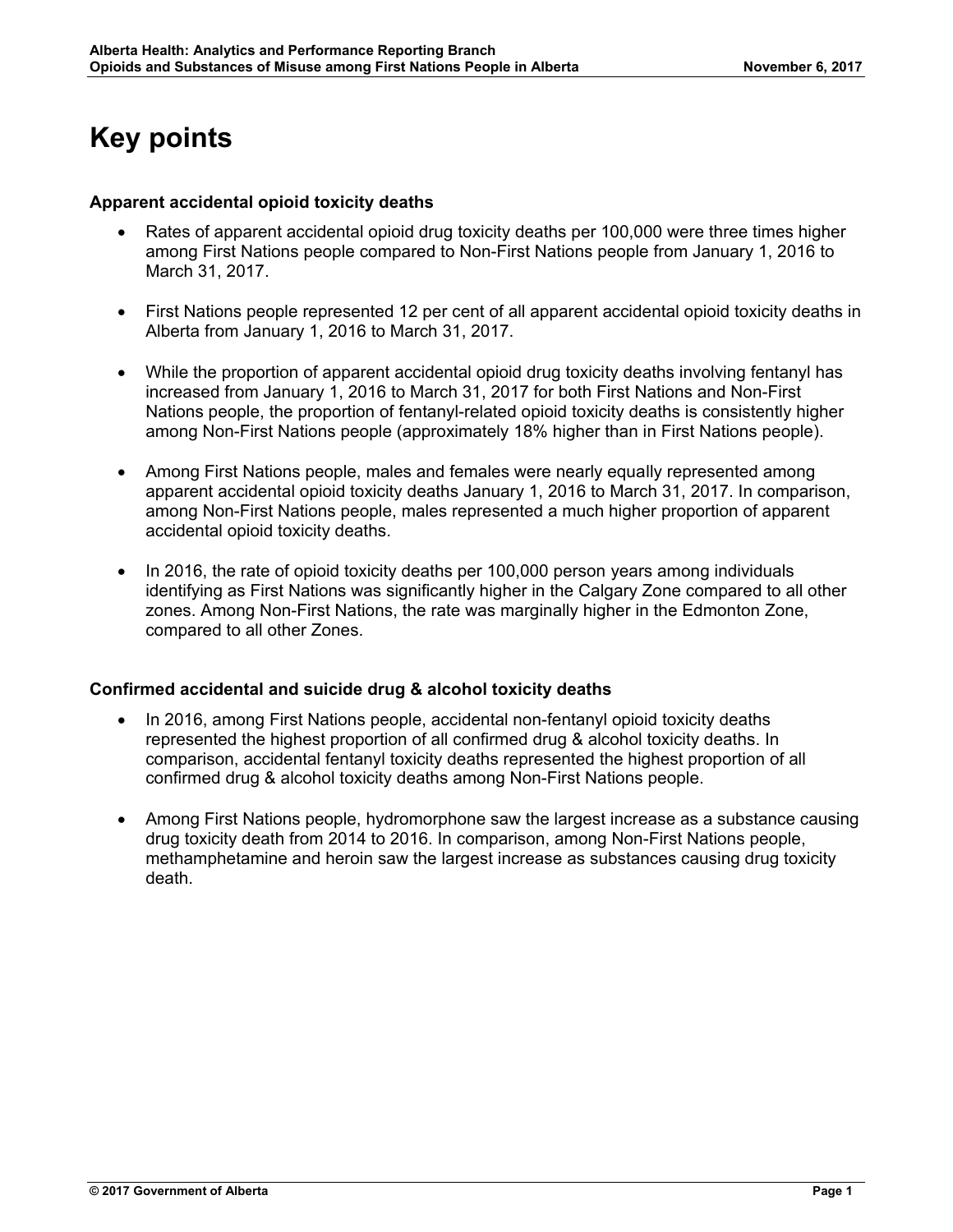#### **Opioid and opioid agonist therapy (OAT) dispensing from community pharmacies**

- From 2013 to 2017, females represented a higher proportion of opioid dispensing from community pharmacies among both First Nations and Non-First Nations people.
- Among First Nations people and Non-First Nations people, hydromorphone saw the largest increase in dispensing rates from 2013 to 2017.
- From 2013 to 2017, while females represented a higher proportion of individuals dispensed a drug product for opioid agonist therapy (OAT) from community pharmacies among First Nations people, males represented a much higher proportion among Non-First Nations people.
- Among First Nations people, the number of individuals dispensed buprenorphine/naloxone for OAT increased by over 3,000 per cent from 2013 to 2017.

#### **Health care utilization**

- From 2014 to 2017, rates of emergency department (ED) visits and hospitalizations related to opioids and substances of misuse, opioid dispensing, and emergency medical responses (EMS) to opioid events per 100,000 were all higher among First Nations people compared to Non-First Nations people.
- From 2014 to 2017, among First Nations people, females represented a higher proportion of ED visits and hospitalizations related to opioids and substances of misuse.
- In comparison, from 2014 to 2017, among Non-First Nations people, males represented a higher proportion of ED visits and hospitalizations related to opioids and substances of misuse.
- In 2016, the rate of ED visits and hospitalizations related to opioid use and other substances of misuse per 100,000 was highest among First Nations people residing in the South Zone, followed by the Calgary Zone.
- In 2016, among Non-First Nations people, the rate of ED visits related to opioids and substances of misuse per 100,000 was highest in the North Zone, while the rate of hospitalizations related to opioids and substances of misuse was highest in the South Zone.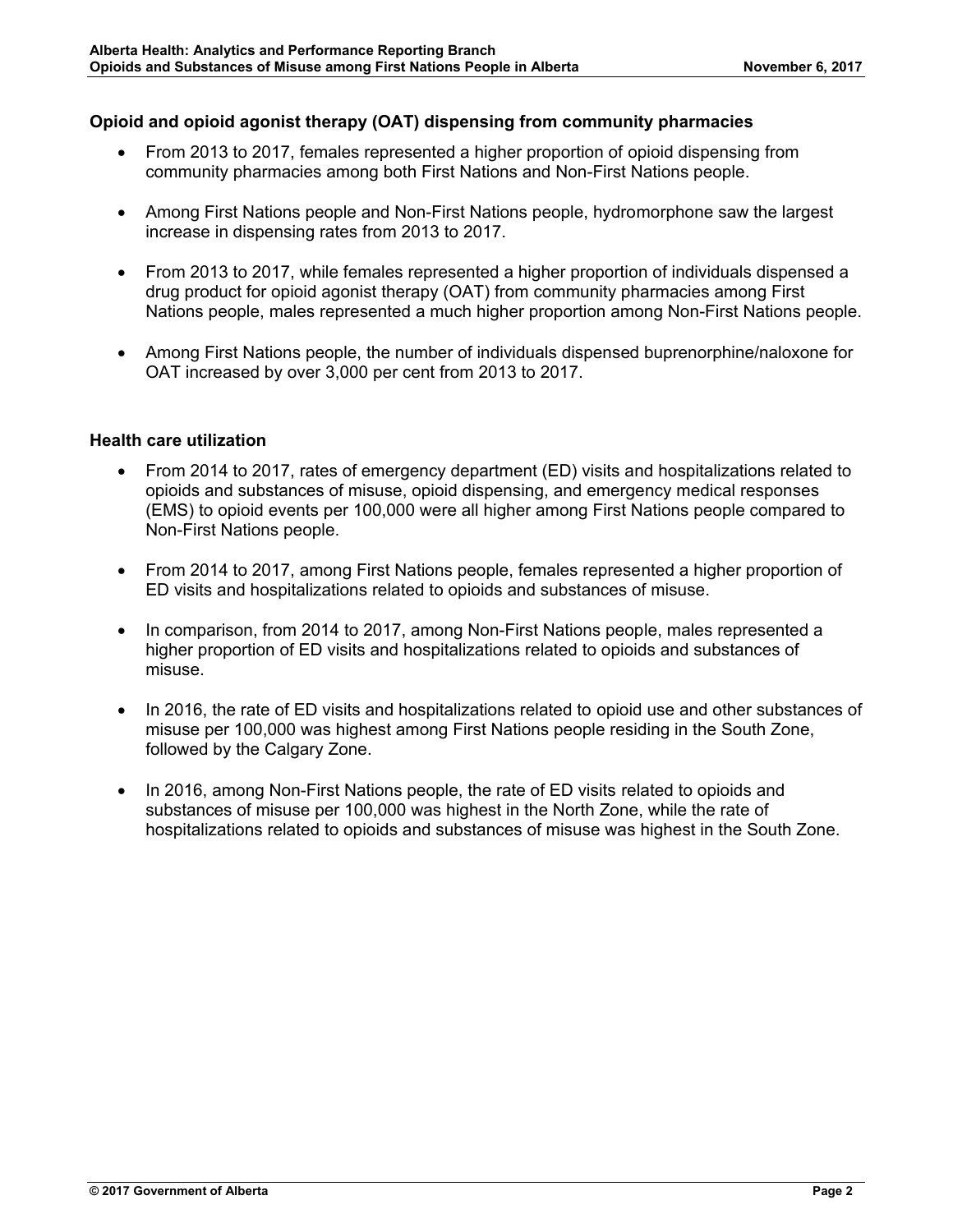### **Disclaimer**

This surveillance report presents emergency department, hospital, drug dispensing from community pharmacies, emergency medical services, and mortality data associated with opioids and other substances of misuse in Alberta among First Nations and Non-First Nations people.

Data sources are updated at differing time periods. Results are subject to change based on differences in data submission schedules and updates from the various data systems. Data may change in later reporting as it is submitted by the medical examiner, health facilities, and pharmacies. **Recent data may be less complete due to delays in data submission.** 

The number of drug overdose deaths related to fentanyl/opioids and other substances may change (including increases/decreases in previous numbers) as certification of deaths can take six months or longer, and certification of cause of death may lead to a change in classification.

#### **These results cannot be generalized to a specific First Nation community.**

**Apparent accidental opioid toxicity deaths** = Preliminary evidence suggests that the death is most likely caused by an acute accidental (unintentional) opioid toxicity (poisoning).

**Confirmed accidental and suicide drug & alcohol toxicity deaths** = A Medical Examiner has determined the cause of death based on all available evidence, and listed the cause of death on a death certificate (including the substances directly involved in the death). Confirmed deaths in this report are for *all* drug and alcohol toxicity deaths, not just drug overdoses related to fentanyl and opioids. Accidental and suicide deaths are included.

For more details on data sources and methods, please see the **Data notes (page 22)** section at the end of this report.

This report represents a collaboration between Alberta Health and the Alberta First Nations Information Governance Centre (AFNIGC).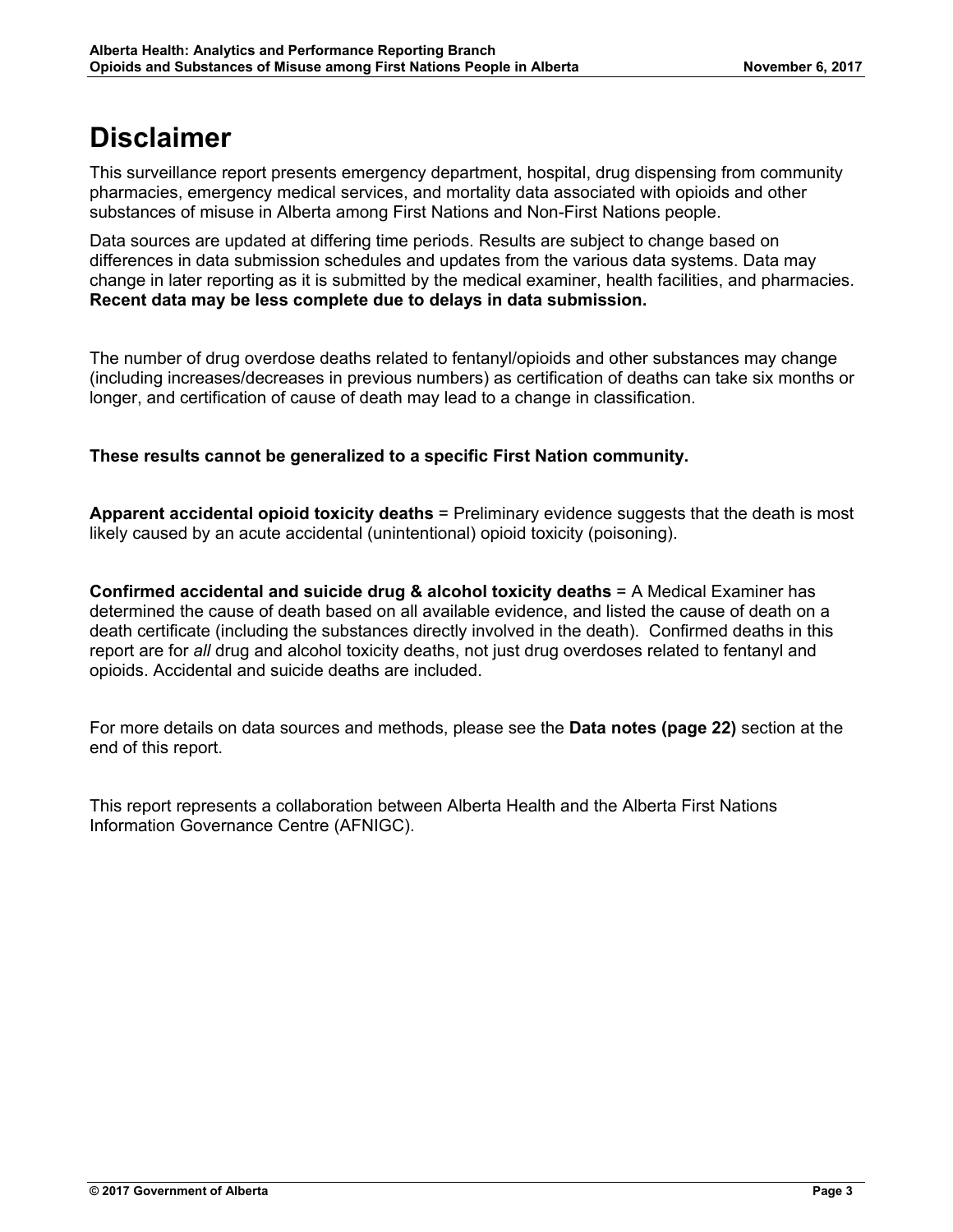### **Table of Contents**

| Mortality data: Apparent accidental opioid toxicity deaths (fentanyl/non-fentanyl opioids) 6                                                                                                          |
|-------------------------------------------------------------------------------------------------------------------------------------------------------------------------------------------------------|
| Figure 1: Rates of apparent accidental opioid toxicity deaths per 100,000 person years, by First                                                                                                      |
| Table 1: Count and percentage of opioid poisoning deaths, by First Nations status and year.                                                                                                           |
| Table 2: Count and percentage of opioid poisoning deaths, by First Nations status and Zone.                                                                                                           |
| Table 3: Count and percentage of opioid poisoning deaths, by First Nations status and municipality.                                                                                                   |
| Figure 2: Proportion of fentanyl vs. non-fentanyl opioid apparent accidental toxicity deaths, by First                                                                                                |
| Figure 3: Rate of apparent accidental opioid toxicity deaths per 100,000 person years, by First                                                                                                       |
| Figure 4: Deaths due to apparent accidental opioid toxicity among First Nations people, by sex and                                                                                                    |
| Figure 5: Deaths due to apparent accidental opioid toxicity among Non-First Nations people, by sex                                                                                                    |
| Figure 6: Proportion of deaths due to an apparent accidental opioid toxicity, by medical history<br>within the 30 days before the date of death among First Nations people. January 1, 2016 to March  |
| Figure 7: Proportion of deaths due to apparent accidental opioid toxicity, by medical history within<br>the 30 days before the date of death among Non-First Nations people. January 1, 2016 to March |
|                                                                                                                                                                                                       |
| Figure 8: Confirmed drug and alcohol toxicity deaths (accidental and suicides) among First Nations                                                                                                    |
| Figure 9: Confirmed drug and alcohol toxicity deaths (accidental and suicides) among Non-First                                                                                                        |
| Figure 10: Frequency of substances causing acute toxicity death (accidental and suicides), by First                                                                                                   |
| Figure 11: Percentage difference in substances causing acute toxicity death between 2014 and                                                                                                          |
|                                                                                                                                                                                                       |
| Figure 12: Rate of opioid dispensing by First Nations status, 2013 to 2016. 14                                                                                                                        |
| Table 4: Opioid dispensing and median age, by First Nations status and sex. January 1, 2014 to                                                                                                        |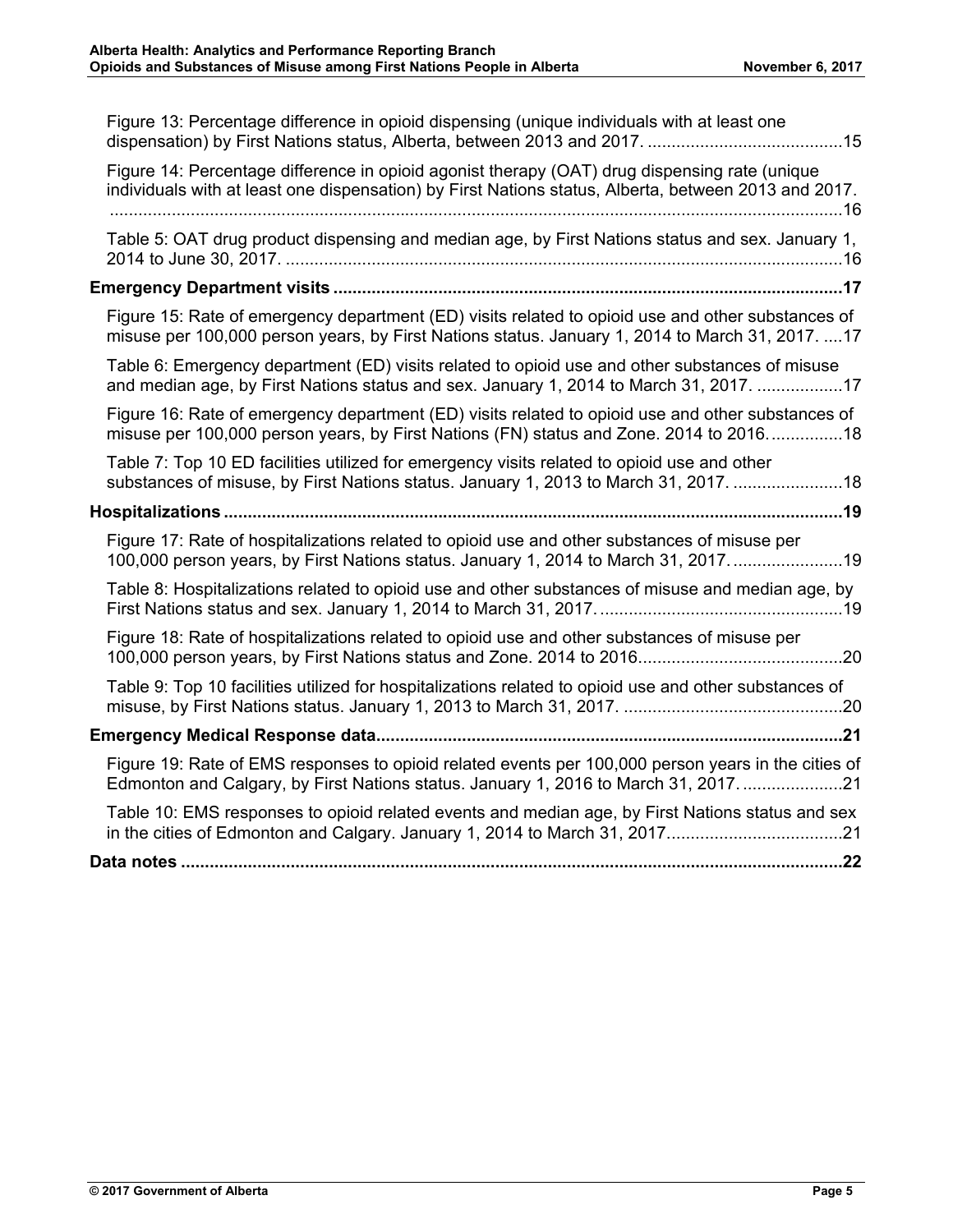### **Mortality data: Apparent accidental opioid toxicity deaths (fentanyl/non-fentanyl opioids)**

**Figure 1:** Rates of apparent accidental opioid toxicity deaths per 100,000 person years, by First Nations status and year. 2016 and 2017 Q1.



• In 2016 and in the first quarter of 2017, the rates of apparent accidental opioid toxicity deaths per 100,000 person years among individuals identifying as First Nations were approximately three times higher than among Non-First Nations people.

**Table 1:** Count and percentage of opioid poisoning deaths, by First Nations status and year. January 1, 2016 to March 31, 2017.

|                     |       | <b>First Nations</b>              | <b>Non-First Nations</b> |                                   |              |
|---------------------|-------|-----------------------------------|--------------------------|-----------------------------------|--------------|
|                     | Count | <b>Percent of</b><br>total deaths | Count                    | <b>Percent of</b><br>total deaths | <b>Total</b> |
| 2016                | 71    | 13%                               | 489                      | 87%                               | 560          |
| 2017 (Jan 1-Mar 31) | 16    | 11%                               | 125                      | 89%                               | 141          |
| Total               | 87    | 12%                               | 614                      | 88%                               | 701          |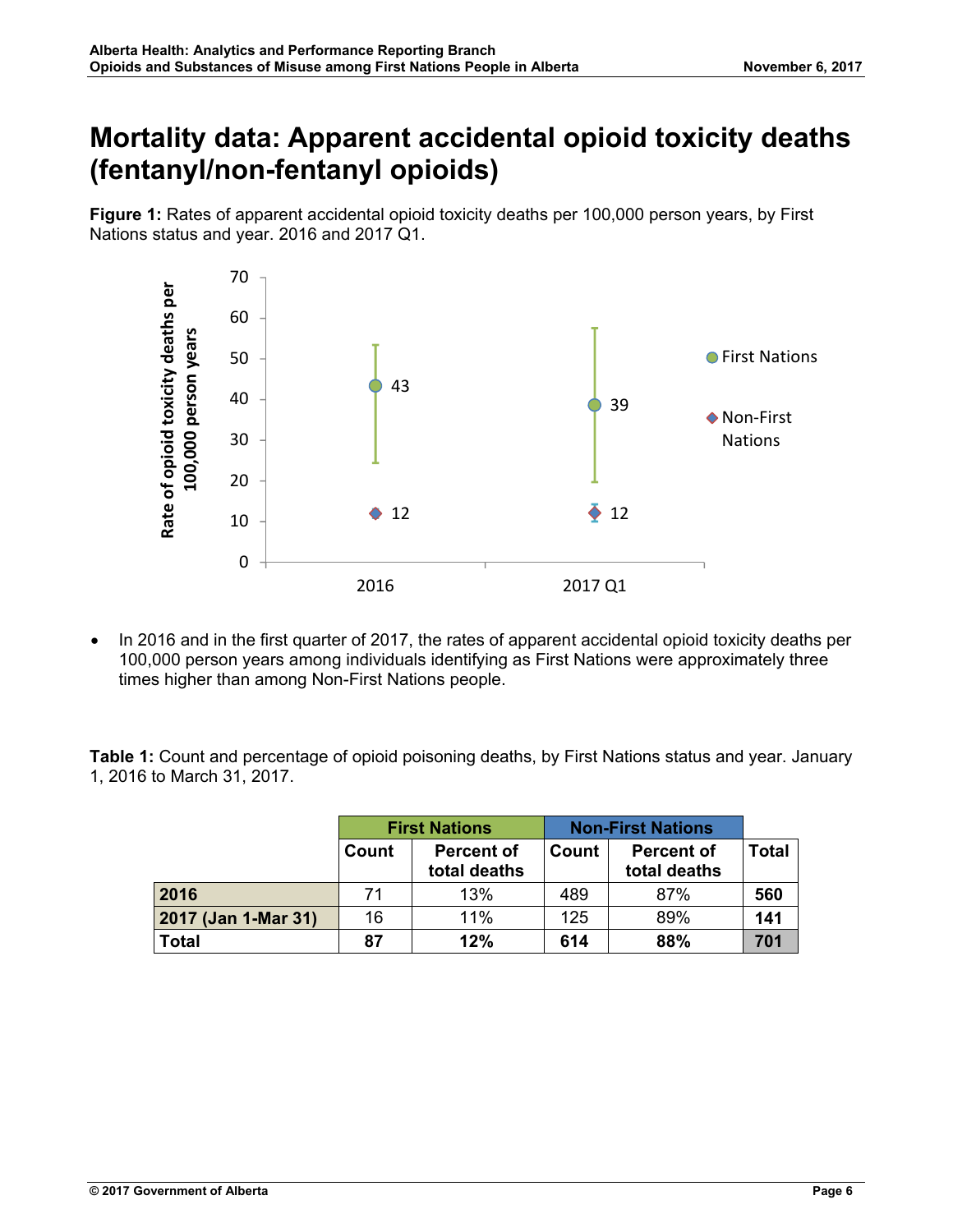**Table 2:** Count and percentage of opioid poisoning deaths, by First Nations status and Zone. January 1, 2016 to March 31, 2017.

|                 |       | <b>First Nations</b> |       | <b>Non-First Nations</b> |
|-----------------|-------|----------------------|-------|--------------------------|
|                 | Count | <b>Proportion</b>    | Count | <b>Proportion</b>        |
| <b>South</b>    | 9     | 10%                  | 26    | 4%                       |
| <b>Calgary</b>  | 41    | 47%                  | 245   | 40%                      |
| <b>Central</b>  | 5     | 6%                   | 74    | 12%                      |
| <b>Edmonton</b> | 24    | 28%                  | 220   | 36%                      |
| <b>North</b>    | 8     | 9%                   | 49    | 8%                       |
| <b>Total</b>    | 87    | 100%                 | 614   | 100%                     |

**Table 3:** Count and percentage of opioid poisoning deaths, by First Nations status and municipality. January 1, 2016 to March 31, 2017.

|                           | <b>First Nations</b> |                            |     | <b>Non-First Nations</b> |
|---------------------------|----------------------|----------------------------|-----|--------------------------|
|                           | Count                | Count<br><b>Proportion</b> |     | <b>Proportion</b>        |
| Calgary                   | 29                   | 33%                        | 226 | 37%                      |
| <b>Edmonton</b>           | 21                   | 24%                        | 187 | 30%                      |
| <b>Red Deer</b>           | 2                    | 2%                         | 34  | 6%                       |
| <b>Fort McMurray</b>      | 0                    | $0\%$                      | 14  | 2%                       |
| <b>Grande Prairie</b>     | 2                    | 2%                         | 14  | 2%                       |
| Lethbridge                | 5                    | 6%                         | 12  | 2%                       |
| <b>Medicine Hat</b>       | $\Omega$             | $0\%$                      | 8   | $1\%$                    |
| <b>Other AB locations</b> | 28                   | 32%                        | 119 | 19%                      |
| Total                     | 87                   | 100%                       | 614 | 100%                     |

**Note:** Individuals that could not be matched to a Unique Life Time Identifier (ULI) were excluded, as their First Nations status could not be verified.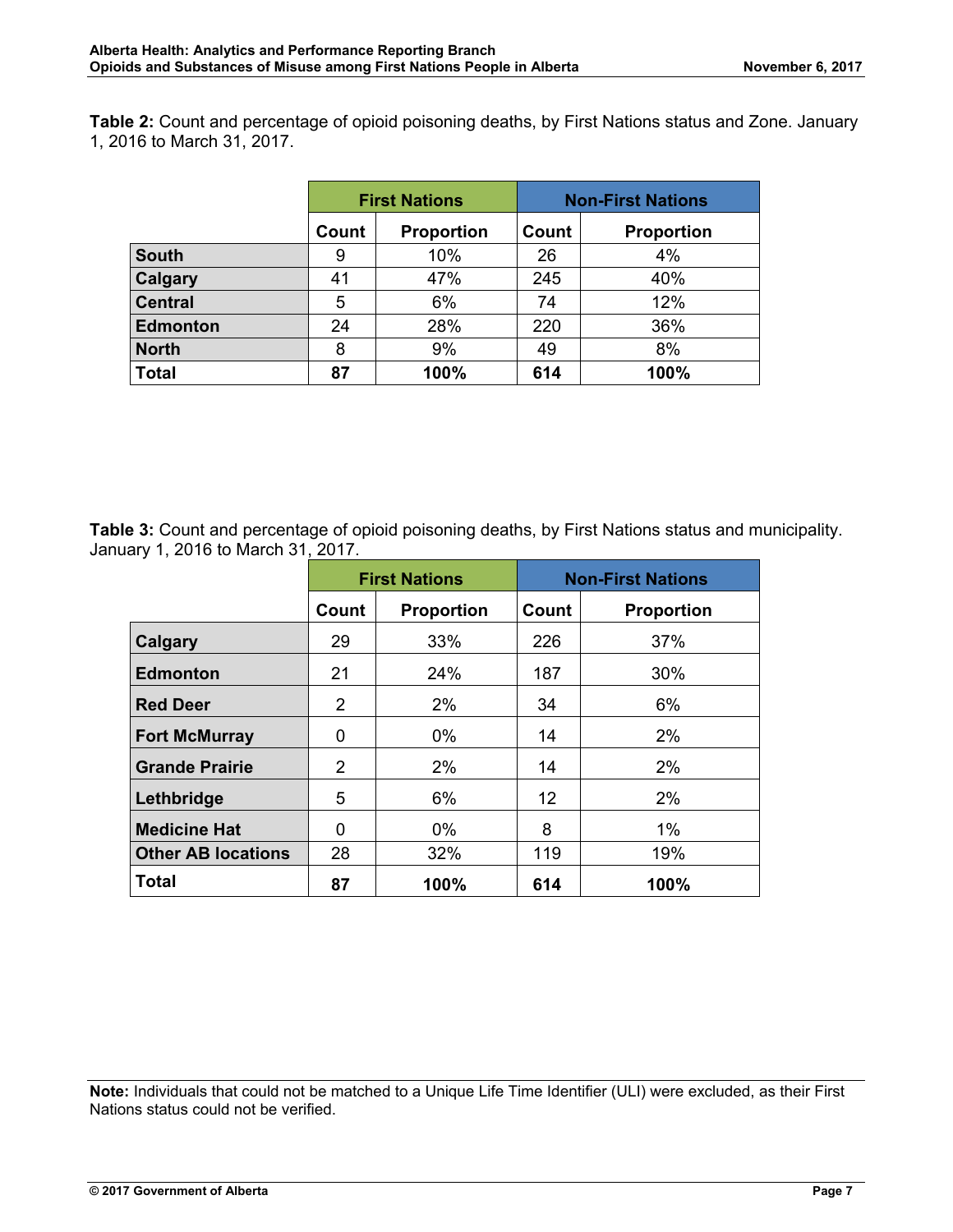**Figure 2:** Proportion of fentanyl vs. non-fentanyl opioid apparent accidental toxicity deaths, by First Nations status and year. January 1, 2016 to March 31, 2017.



- The proportion of apparent opioid toxicity deaths related to fentanyl appears to be increasing relative to non-fentanyl opioid toxicity deaths among both individuals identifying as First Nations and Non-First Nations people.
- However, among Non-First Nations people the proportion of opioid toxicity deaths involving fentanyl is significantly higher compared to individuals identifying as First Nations.

**Figure 3:** Rate of apparent accidental opioid toxicity deaths per 100,000 person years, by First Nations status and Zone. January 1, 2016 to Dec. 31, 2016.



- In 2016, the rate of apparent accidental opioid toxicity deaths per 100,000 person years among individuals identifying as First Nations was significantly higher in the Calgary Zone compared to all other zones.
- The difference in rates of apparent accidental opioid toxicity deaths per 100,000 person years between zones did not differ substantially among Non-First Nations people.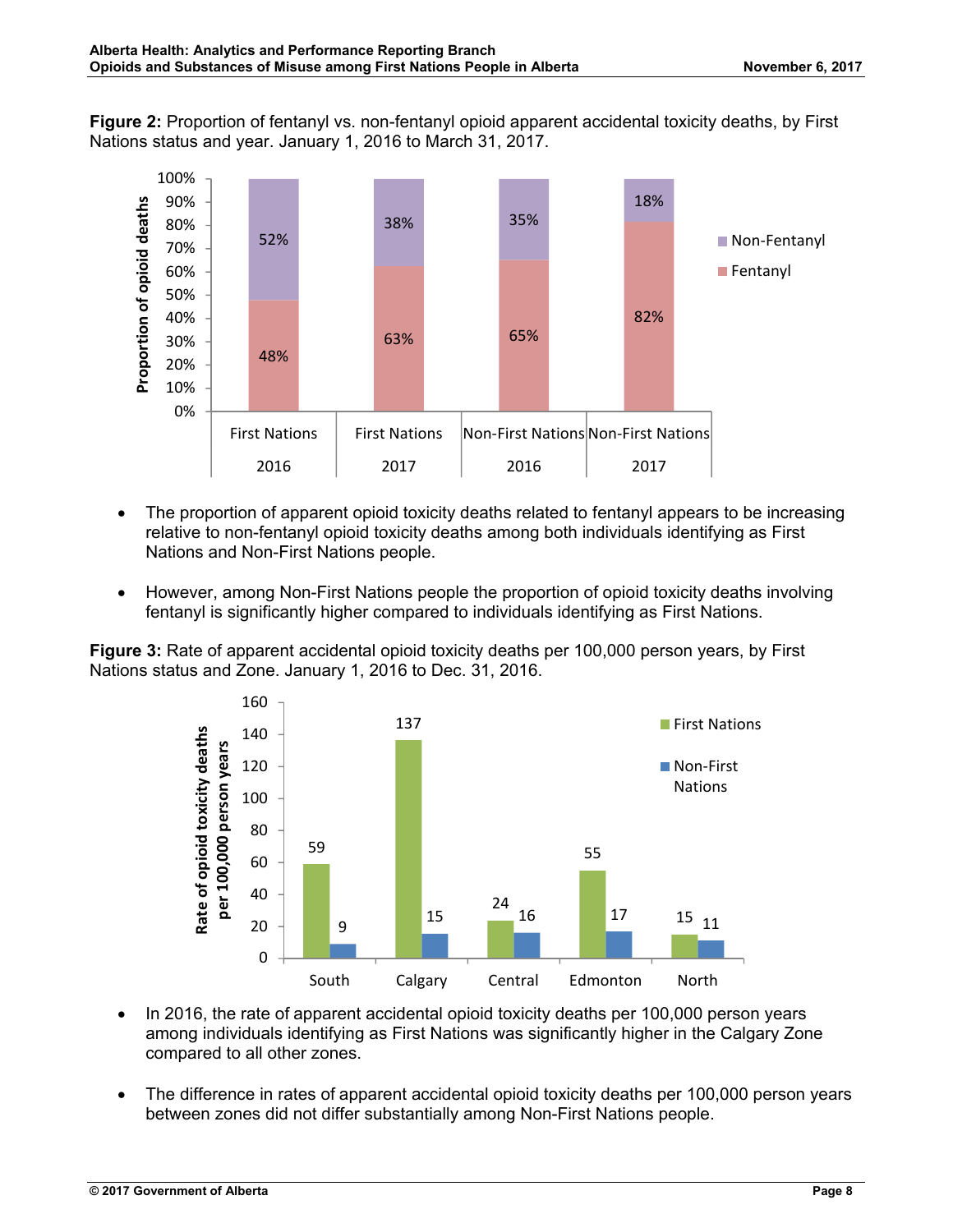**Figure 4:** Deaths due to apparent accidental opioid toxicity among First Nations people, by sex and age. January 1, 2016 to March 31, 2017.



• Among First Nations people, the proportion of deaths occurring among males (51 per cent) and females (49 per cent) was nearly evenly split. Among females, there were more deaths among individuals aged 50-54 years, and among males, 30-34 years.

**Figure 5:** Deaths due to apparent accidental opioid toxicity among Non-First Nations people, by sex and age. January 1, 2016 to March 31, 2017.



• Among Non-First Nations people, the highest proportion of deaths occurred among males (76 per cent), particularly in those aged 30-34 years.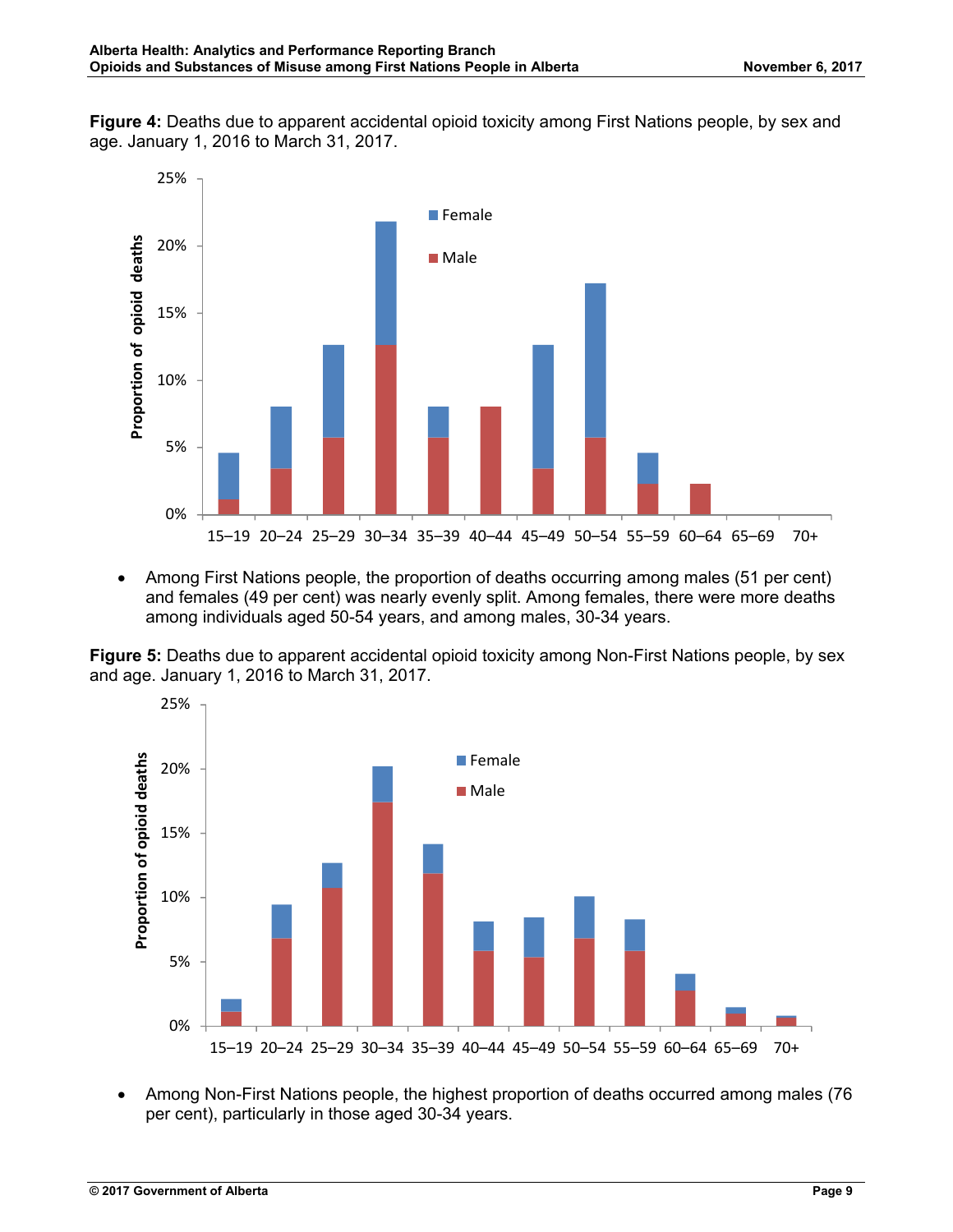**Figure 6:** Proportion of deaths due to an apparent accidental opioid toxicity, by medical history within the 30 days before the date of death among First Nations people. January 1, 2016 to March 31, 2017.



**Figure 7:** Proportion of deaths due to apparent accidental opioid toxicity, by medical history within the 30 days before the date of death among Non-First Nations people. January 1, 2016 to March 31, 2017.



• Among First Nations people and Non-First Nations people, health utilization in the 30 days prior to death were similar, except for dispensing of an opioid from a community pharmacy, where 61 per cent of individuals who died from an apparent accidental opioid toxicity and identified as First Nations had an opioid dispensed from a community pharmacy in the 30 days prior to death compared to 35 per cent among Non-First Nations people.

**Note:** 95% of individuals had their primary healthcare number (PHN) available and were included in this analysis. The above includes the number of individuals who sought one of the services at least once. Individuals can be counted in more than one category. Health service means a physician, inpatient, or emergency department visit.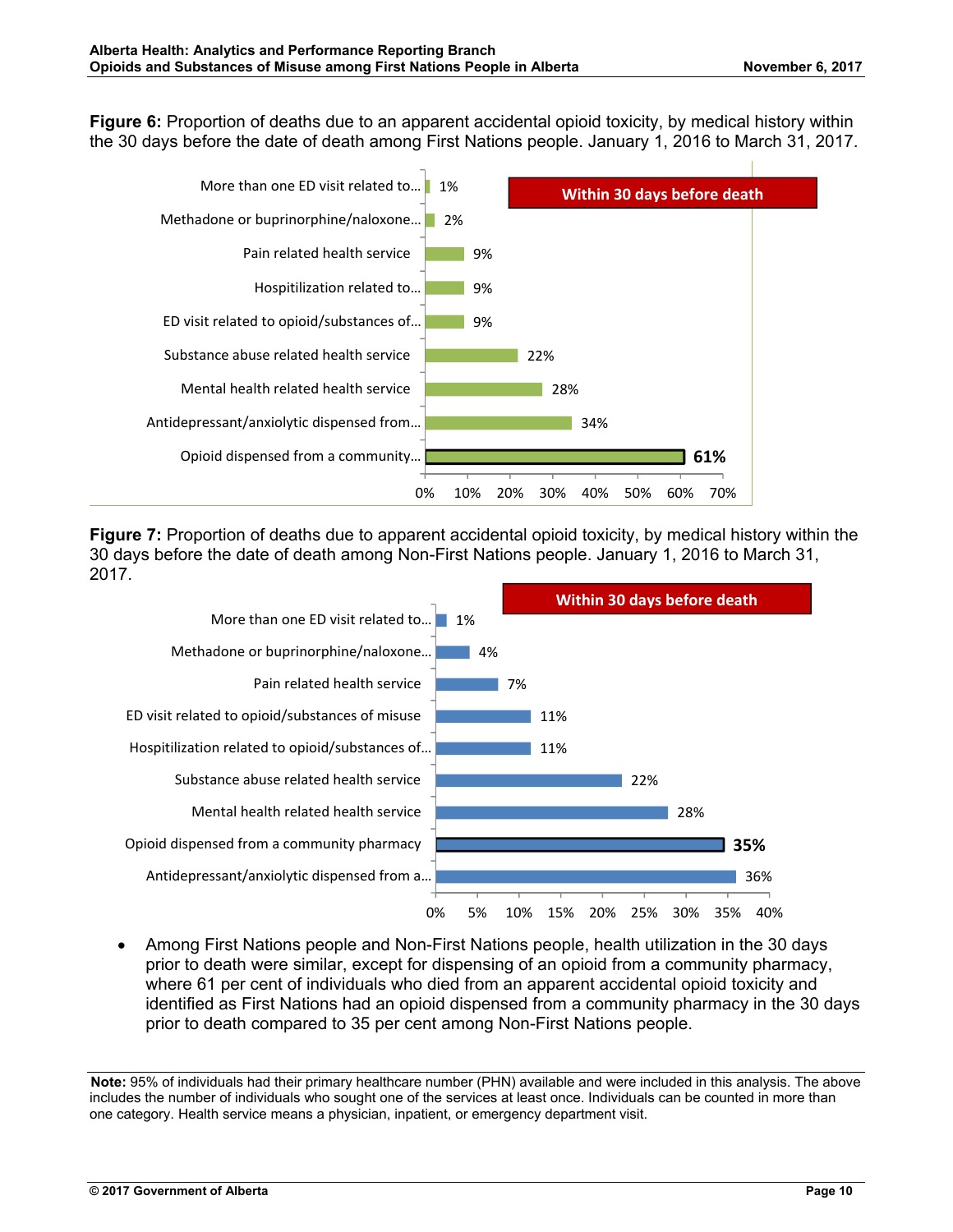### **Confirmed drug and alcohol toxicity deaths\***

**Figure 8:** Confirmed drug and alcohol toxicity deaths (accidental and suicides) among First Nations people. 2014 to 2016.



- Among First Nations people, accidental non-fentanyl opioid toxicity deaths were 45 per cent of all drug and alcohol toxicity deaths in 2016, increasing from about 25 per cent in 2014.
- Accidental fentanyl toxicity deaths have also increased since 2014. However, in 2016, the number of these deaths has decreased from 33 per cent in 2015 to 23 per cent.

**Figure 9:** Confirmed drug and alcohol toxicity deaths (accidental and suicides) among Non-First Nations people. 2014 to 2016.



- Among Non-First Nations people, accidental fentanyl toxicity deaths were 43 per cent of all drug and alcohol toxicity deaths in 2016, increasing from 20 per cent in 2014.
- Accidental non-fentanyl opioid toxicity deaths have remained consistent at approximately 25 per cent of all drug and alcohol toxicity deaths from 2014-2016. \*Please see Data Notes (page 22).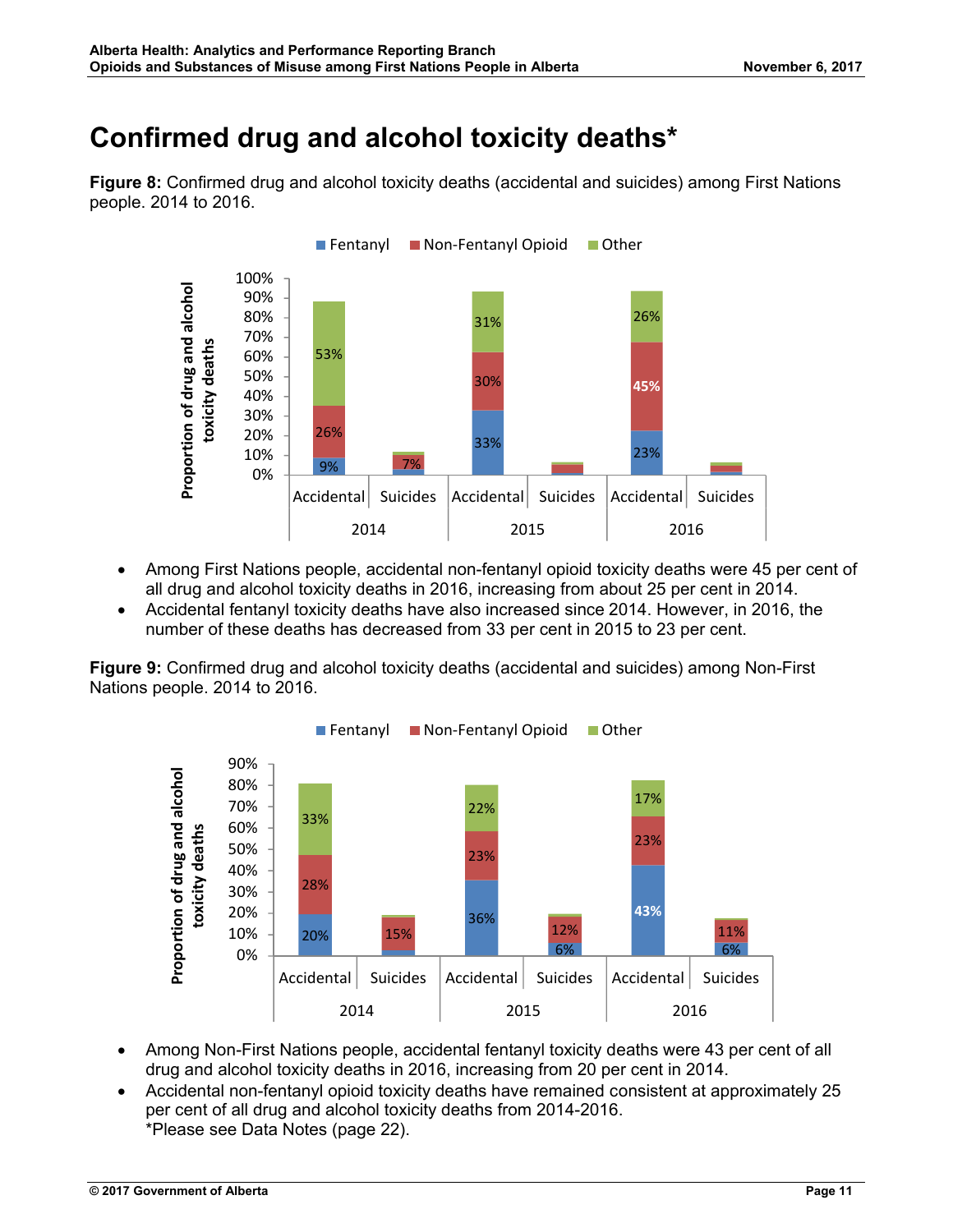**Figure 10:** Frequency of substances causing acute toxicity death (accidental and suicides), by First Nations status, 2016.



**Substance causing acute toxicity death**

- In 2016, among First Nations people, alcohol, codeine, benzodiazepines, and fentanyl were listed as the most frequent substances causing toxicity death, listed in 20 per cent or more of all drug & alcohol toxicity deaths.
- In 2016, among Non-First Nations people, alcohol, cocaine, benzodiazepines, and fentanyl were listed as the most frequent substances causing toxicity death, listed in 20 per cent or more of all drug & alcohol toxicity deaths.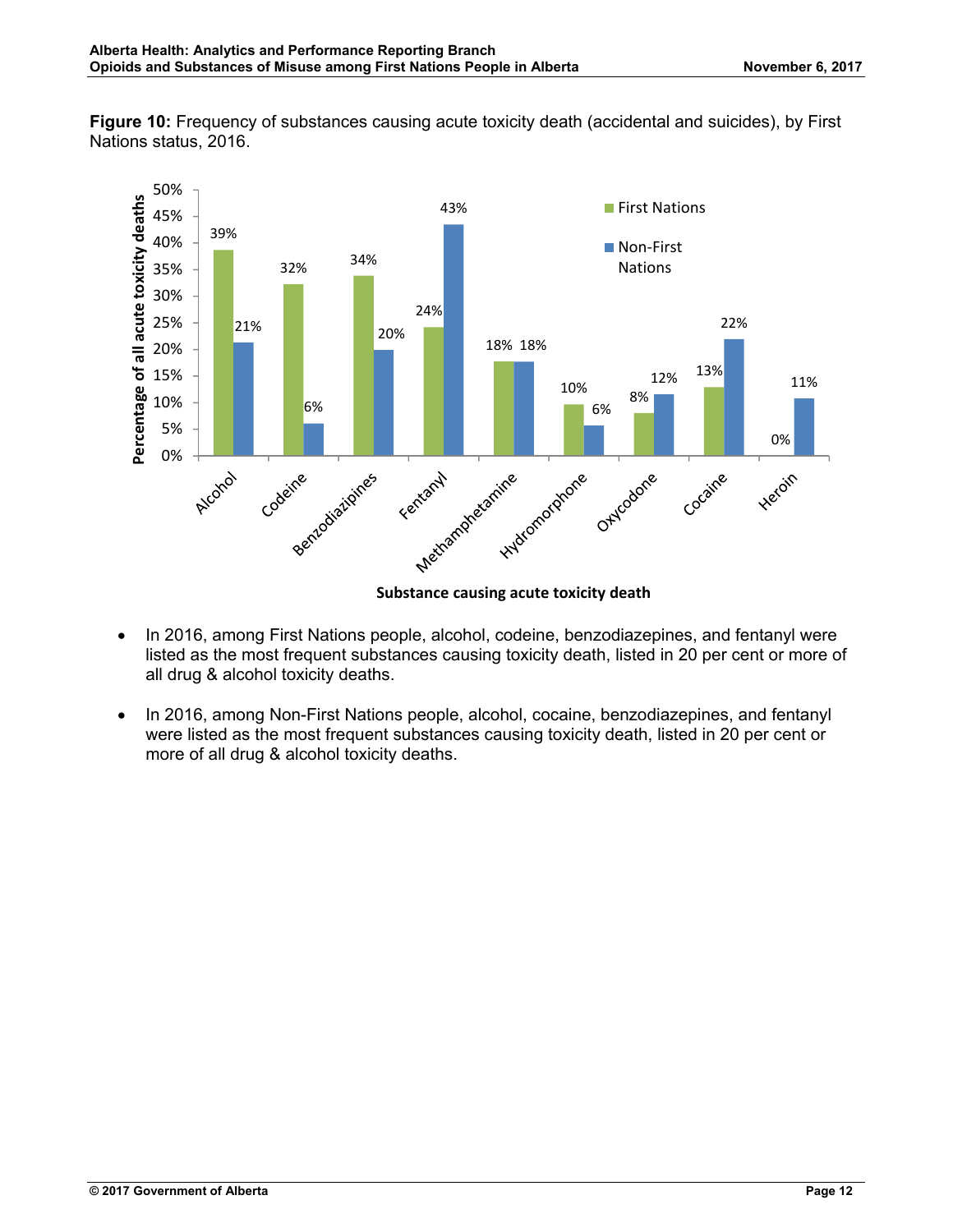**Figure 11:** Percentage difference in substances causing acute toxicity death between 2014 and 2016, by First Nations status, Alberta.



- Among First Nations people, hydromorphone (558 per cent) saw the largest increase as a substance causing drug toxicity death from 2014 to 2016, while heroin and tramadol saw the largest decrease (100 per cent).
- Among Non-First Nations people, methamphetamine (159 per cent) and heroin (178 per cent) saw the largest increase as a substance causing drug toxicity death from 2014 to 2016, while morphine saw the largest decrease (18 per cent).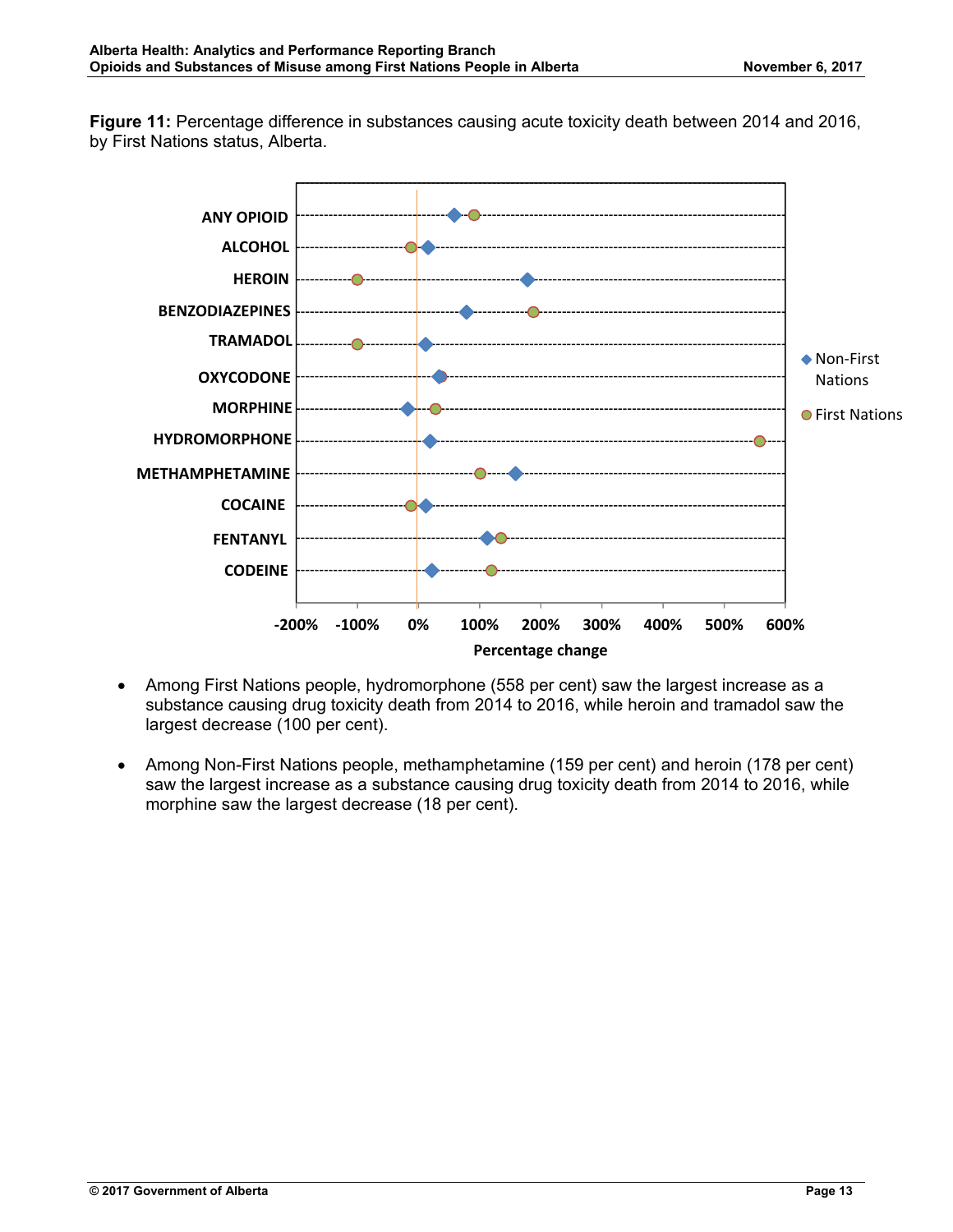### **Opioid dispensing data**



**Figure 12:** Rate of opioid dispensing by First Nations status, 2013 to 2016.

- From 2013 to 2016, the rate of opioid dispensing from community pharmacies has remained stable among both First Nations people and Non-First Nations people.
- However, the rate of opioid dispensing from community pharmacies has consistently been approximately two times higher among First Nations people compared to Non-First Nations people.

**Table 4:** Opioid dispensing and median age, by First Nations status and sex. January 1, 2014 to June 30, 2017.

|                | <b>First Nations</b>                                       |                      | <b>Non-First Nations</b>                                   |                   |  |
|----------------|------------------------------------------------------------|----------------------|------------------------------------------------------------|-------------------|--|
|                | <b>Proportion of</b><br>individuals dispensed<br>an opioid | <b>Median</b><br>age | <b>Proportion of</b><br>individuals dispensed<br>an opioid | <b>Median age</b> |  |
| <b>Females</b> | 53%                                                        | 43                   | 53%                                                        | 51                |  |
| <b>Males</b>   | 47%                                                        | 45                   | 47%                                                        | 50                |  |

- Among First Nations people and Non-First Nations people, females were more likely to have an opioid dispensed from a community pharmacy.
- Among First Nations people, the median age of individuals (both males and females) receiving an opioid dispensed from a community pharmacy was five years younger or more than their Non-First Nations counterparts.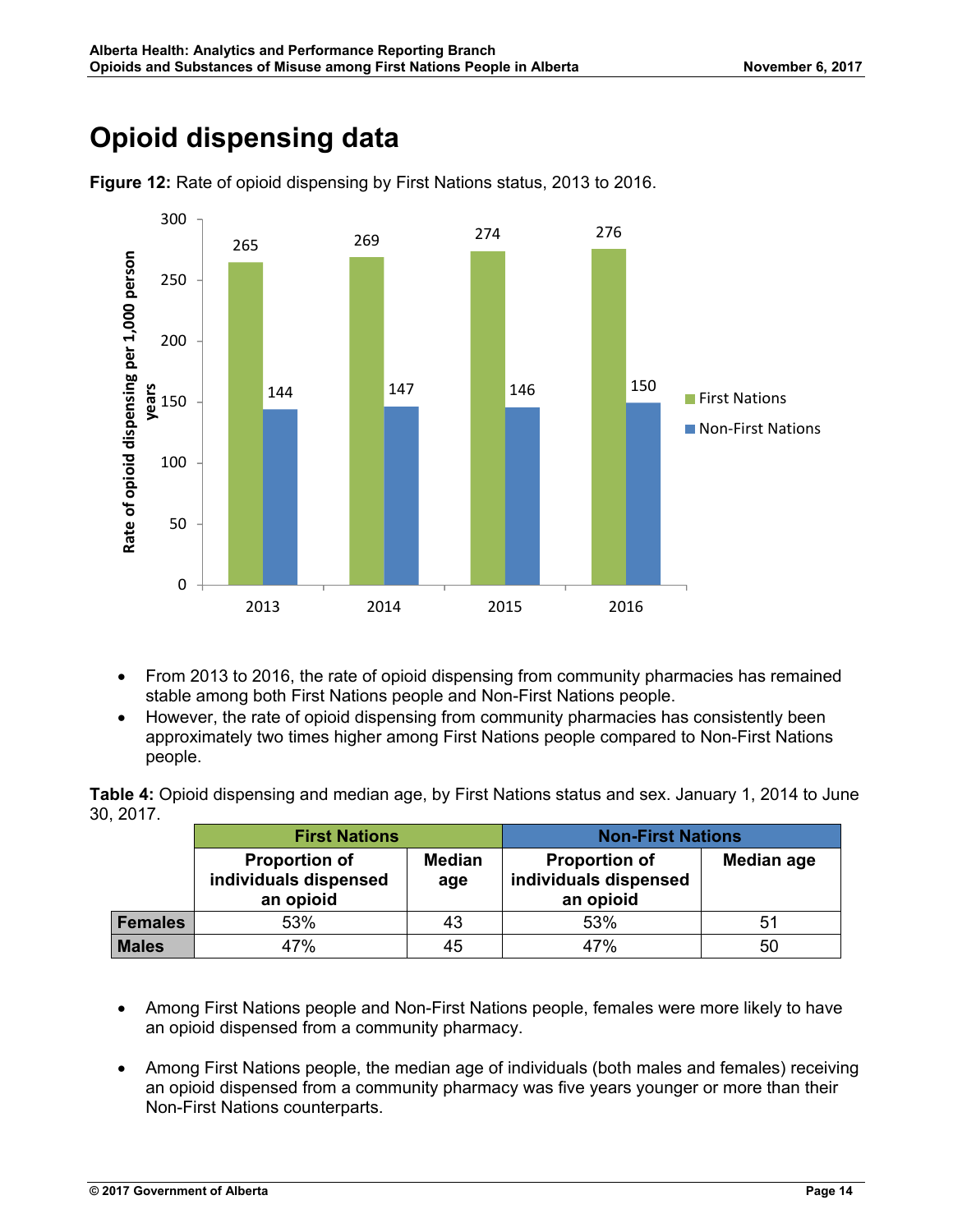**Figure 13:** Percentage difference in opioid dispensing (unique individuals with at least one dispensation) by First Nations status, Alberta, between 2013 and 2017.



- Among First Nations people and Non-First Nations people, hydromorphone saw the largest increase in dispensing rates from 2013 to 2017.
- Among First Nations people and Non-First Nations people, the only opioid type to see a decrease in the rate of dispensing from 2013 to 2017 was hydrocodone.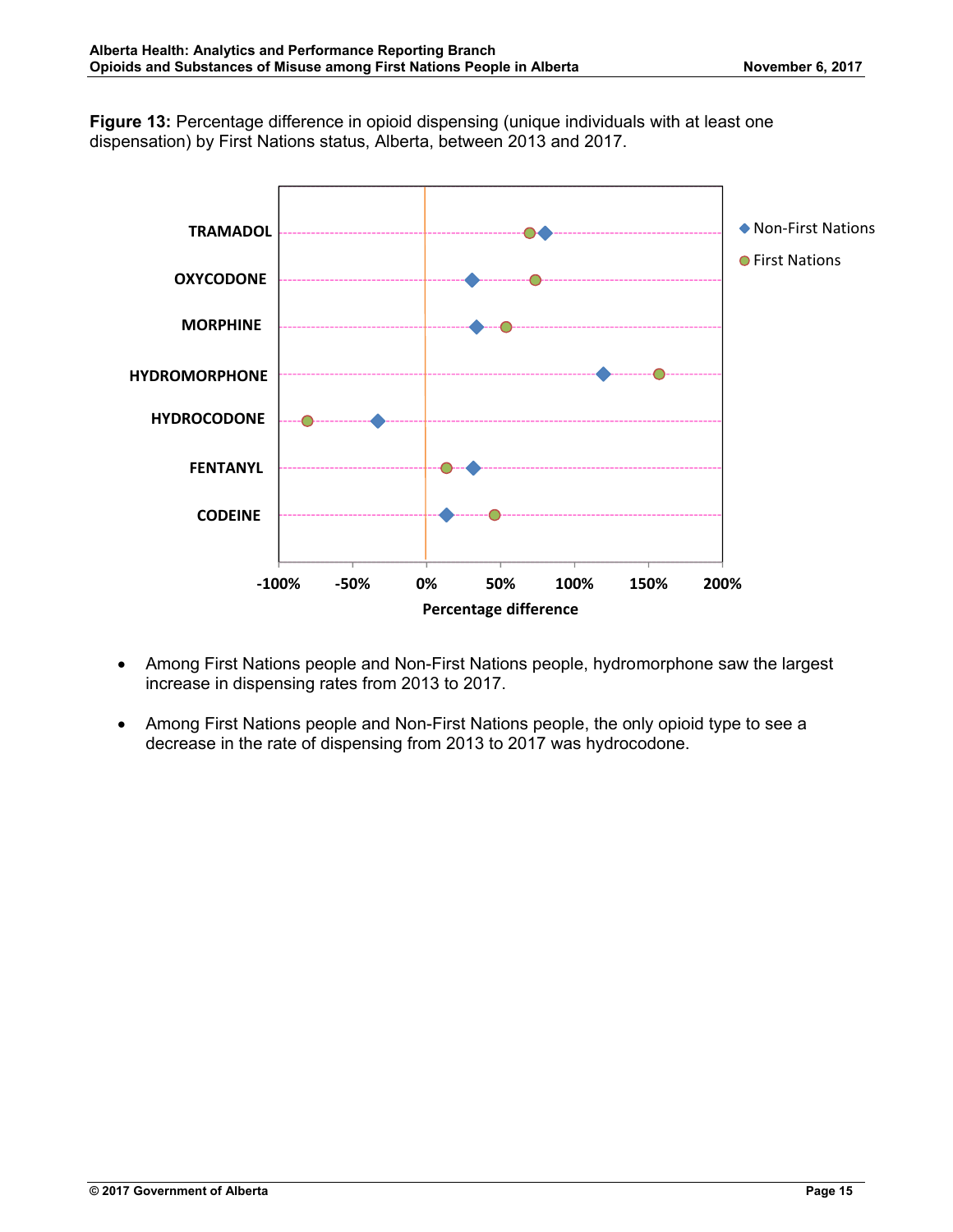**Figure 14:** Percentage difference in opioid agonist therapy (OAT) drug dispensing rate (unique individuals with at least one dispensation) by First Nations status, Alberta, between 2013 and 2017.



- The increases in the rate of methadone for OAT dispensing among First Nations people and Non-First Nations people were similar (160 per cent, 190 per cent respectively).
- The increase in the rate of buprenorphine/naloxone for OAT dispensing among First Nations people was significantly higher when compared to Non-First Nations people (3,654 per cent increase vs. 532 per cent).<sup>1</sup>

**Table 5:** OAT drug product dispensing and median age, by First Nations status and sex. January 1, 2014 to June 30, 2017.

|              | <b>First Nations</b>                                      | <b>Non-First Nations</b> |                                                           |                      |
|--------------|-----------------------------------------------------------|--------------------------|-----------------------------------------------------------|----------------------|
|              | <b>Proportion of individuals</b><br>dispensed OAT product | Median age               | <b>Proportion of individuals</b><br>dispensed OAT product | <b>Median</b><br>age |
| Females      | 57%                                                       | 35                       | 39%                                                       | 34                   |
| <b>Males</b> | 43%                                                       | 39                       | 61%                                                       | 37                   |

• Females represented a higher proportion of individuals dispensed a drug product for OAT dispensing from community pharmacies among First Nations people. Among Non-First Nations people, males represented a much higher proportion.

<sup>1</sup> Among First Nations people, the rate of buprenorphine/naloxone for OAT dispensing increased from 16.8 per 100,000 in 2013 to 630.5 per 100,000 for the first half of 2017. Among Non-First Nations people, the rate increased from 16.1 per 100,000 in 2013 to 101.5 per 100,000 in 2017.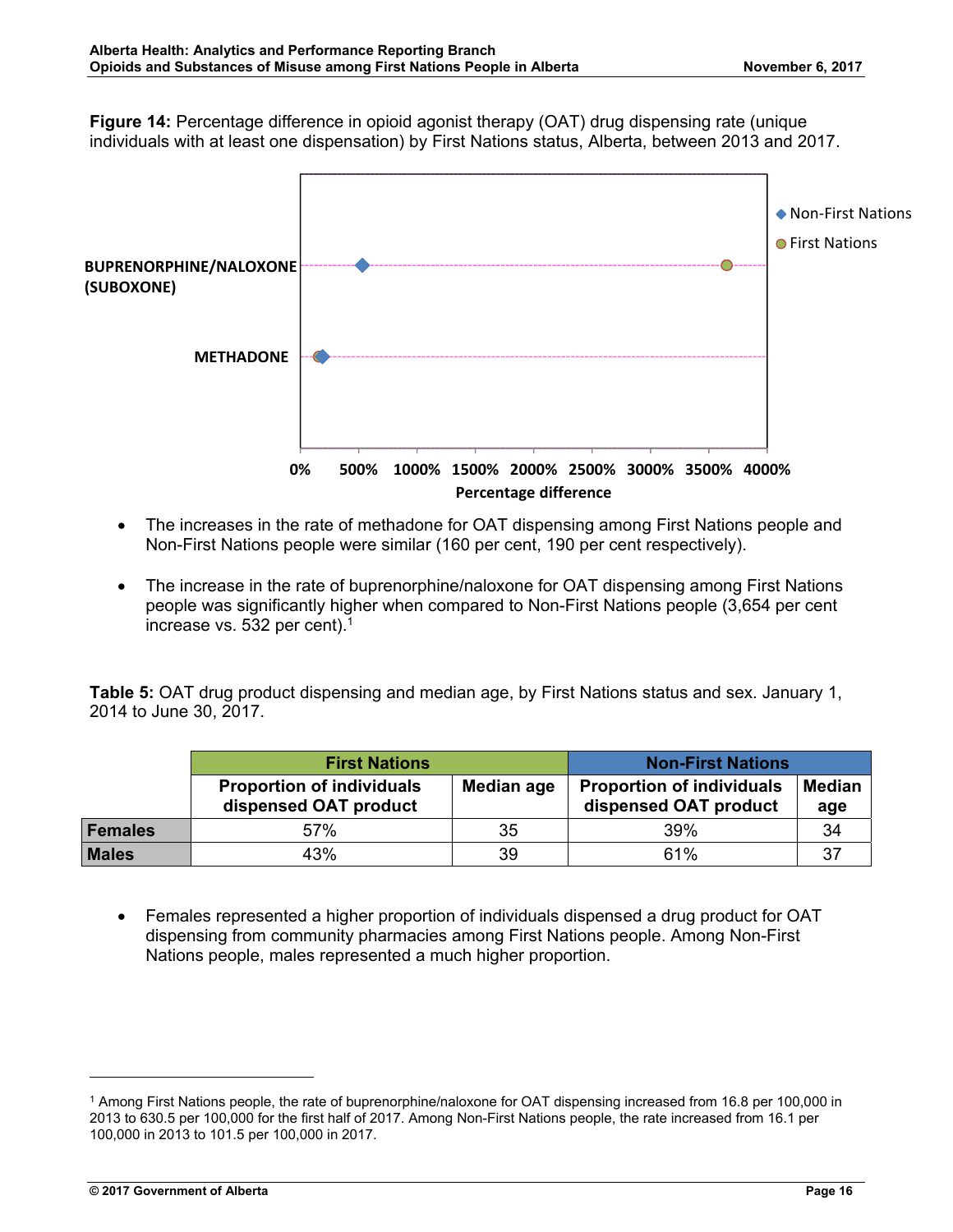### **Emergency Department visits**

**Figure 15:** Rate of emergency department (ED) visits related to opioid use and other substances of misuse per 100,000 person years, by First Nations status. January 1, 2014 to March 31, 2017.



- On average, from 2014 to 2017, the rate of ED visits related to opioid use and other substances of misuse among First Nations people was almost six times higher than the rate among Non-First Nations people
- The rate of ED visits related to opioid use and other substances of misuse among First Nations people increased by approximately 100 per cent from 2014 to 2017, and by approximately 50 percent among Non-First Nations people.

**Table 6:** Emergency department (ED) visits related to opioid use and other substances of misuse and median age, by First Nations status and sex. January 1, 2014 to March 31, 2017.

|                | <b>First Nations</b>              |            | <b>Non-First Nations</b>          |            |  |
|----------------|-----------------------------------|------------|-----------------------------------|------------|--|
|                | <b>Proportion of ED</b><br>visits | Median age | <b>Proportion of ED</b><br>visits | Median age |  |
| <b>Females</b> | 56%                               | 34         | 40%                               | 34         |  |
| <b>Males</b>   | 44%                               | 32         | 60%                               | 32         |  |

- Among First Nations people, a higher proportion of ED visits related to opioid use and other substances of misuse occurred among females.
- Among Non-First Nations people, a higher proportion of ED visits related to opioid use and other substances of misuse occurred among males.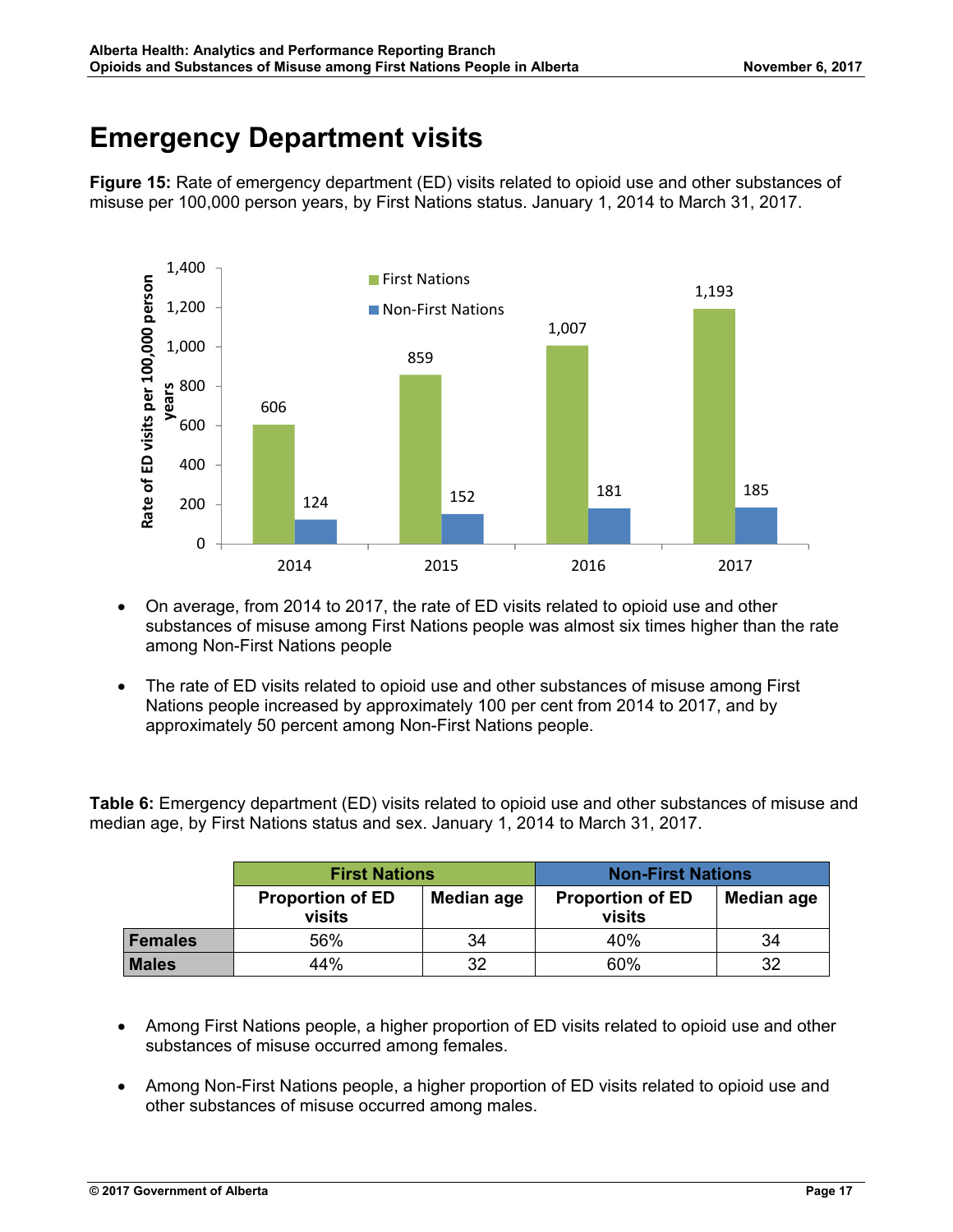**Figure 16:** Rate of emergency department (ED) visits related to opioid use and other substances of misuse per 100,000 person years, by First Nations (FN) status and Zone. 2014 to 2016.



- From 2014 to 2016, the rate of ED visits related to opioid use and other substances of misuse was significantly higher among First Nations people residing in the South Zone compared to all other Zones. The South Zone also saw the fastest growing rate of ED visits related to opioid use and other substances of misuse among First Nations people.
- From 2014 to 2016, the North Zone saw the fastest growing rate of ED visits related to opioid use and other substances of misuse among Non-First Nations people, and in 2016, was also the Zone with the highest rate.

**Table 7:** Top 10 ED facilities utilized for emergency visits related to opioid use and other substances of misuse, by First Nations status. January 1, 2013 to March 31, 2017.

| <b>First Nations</b> |                                  |       |                | <b>Non-First Nations</b>            |              |                |
|----------------------|----------------------------------|-------|----------------|-------------------------------------|--------------|----------------|
| <b>Rank</b>          | <b>Facility</b>                  | Count | <b>Percent</b> | <b>Facility</b>                     | <b>Count</b> | <b>Percent</b> |
| 1                    | Royal Alexandra Hospital         | 880   | 16%            | Royal Alexandra Hospital            | 2,811        | 11%            |
| $\overline{2}$       | <b>Cardston Health Centre</b>    | 475   | 9%             | <b>Peter Lougheed Centre</b>        | 2,485        | 10%            |
| 3                    | University Of Alberta Hospital   | 363   | 7%             | <b>Foothills Medical Centre</b>     | 1,990        | 8%             |
| 4                    | <b>Chinook Regional Hospital</b> | 358   | 7%             | Rockyview General Hospital          | 1,856        | 8%             |
| 5                    | <b>Peter Lougheed Centre</b>     | 321   | 6%             | University Of Alberta Hospital      | 1,645        | 7%             |
| 6                    | <b>Foothills Medical Centre</b>  | 298   | 6%             | Red Deer Regional Hospital Ctr      | 1,211        | 5%             |
| $\overline{7}$       | Rockyview General Hospital       | 247   | 5%             | <b>Grey Nuns Community Hospital</b> | 1,094        | 4%             |
| 8                    | Misericordia Community Hosp      | 163   | 3%             | South Health Campus                 | 1,086        | 4%             |
| 9                    | Queen Elizabeth II Hospital      | 151   | 3%             | Queen Elizabeth II Hospital         | 884          | 4%             |
| 10                   | Wetaskiwin Hospital & Care Ctr   | 126   | 2%             | <b>Sheldon M Chumir Center</b>      | 760          | 3%             |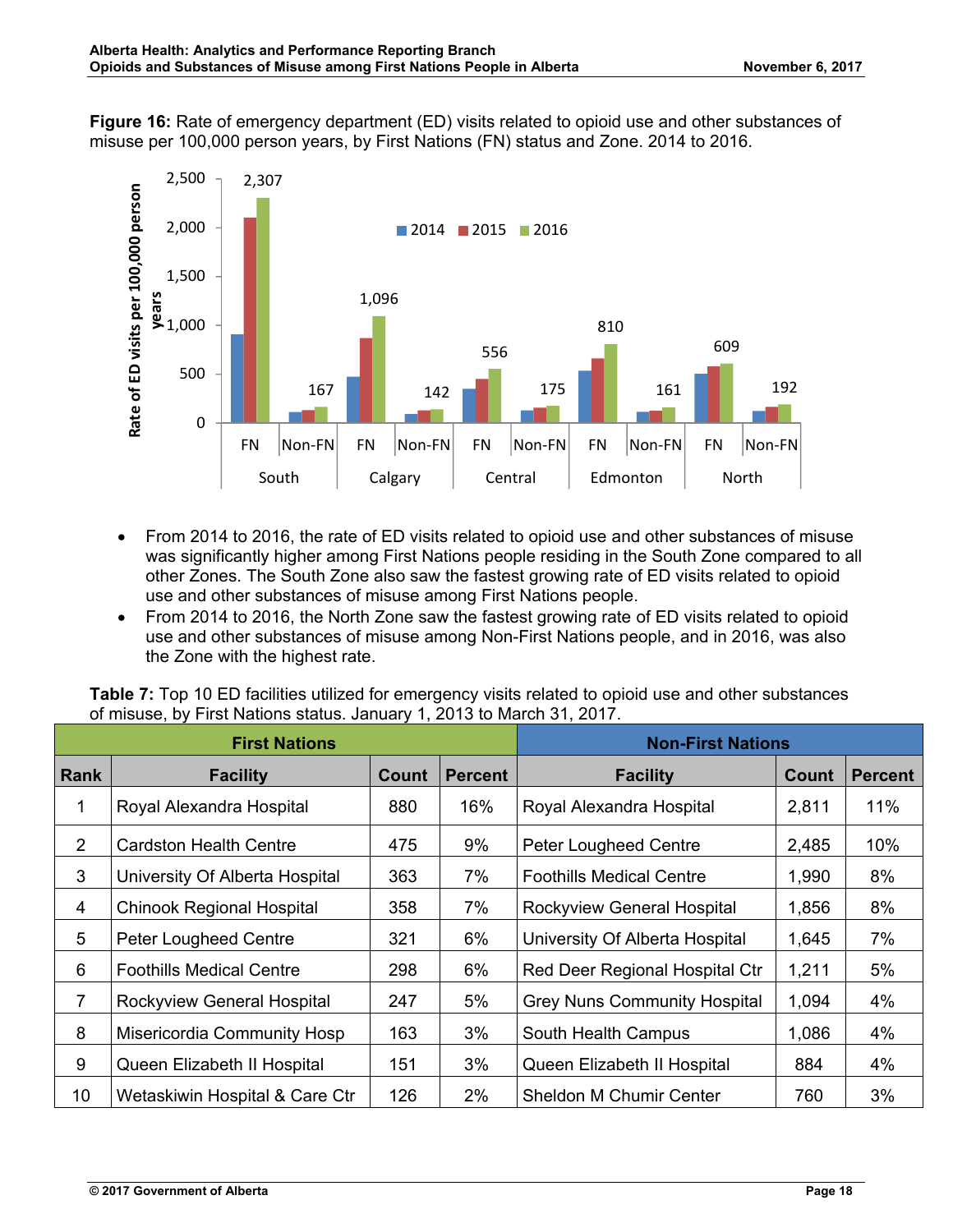### **Hospitalizations**



**Figure 17:** Rate of hospitalizations related to opioid use and other substances of misuse per 100,000 person years, by First Nations status. January 1, 2014 to March 31, 2017.

- The rate of hospitalizations related to opioid use and other substances of misuse among First Nations people increased by approximately 30 per cent from 2014 to 2017, with no change observed in the rate among Non-First Nations people.
- On average, from 2014 to 2017, the rate of hospitalizations related to opioid use and other substances of misuse among First Nations people was just over five times higher than the rate among Non-First Nations people

**Table 8:** Hospitalizations related to opioid use and other substances of misuse and median age, by First Nations status and sex. January 1, 2014 to March 31, 2017.

|                | <b>First Nations</b>                     |            | <b>Non-First Nations</b>                 |            |
|----------------|------------------------------------------|------------|------------------------------------------|------------|
|                | <b>Proportion of</b><br>hospitalizations | Median age | <b>Proportion of</b><br>hospitalizations | Median age |
| <b>Females</b> | 58%                                      | 34         | 49%                                      | 34         |
| <b>Males</b>   | 42%                                      | 32         | 51%                                      | 32         |

- Among First Nations people, a higher proportion of hospitalizations related to opioid use and other substances of misuse occurred among females.
- Among Non-First Nations people, hospitalizations related to opioid use and other substances of misuse were nearly evenly split between males and females.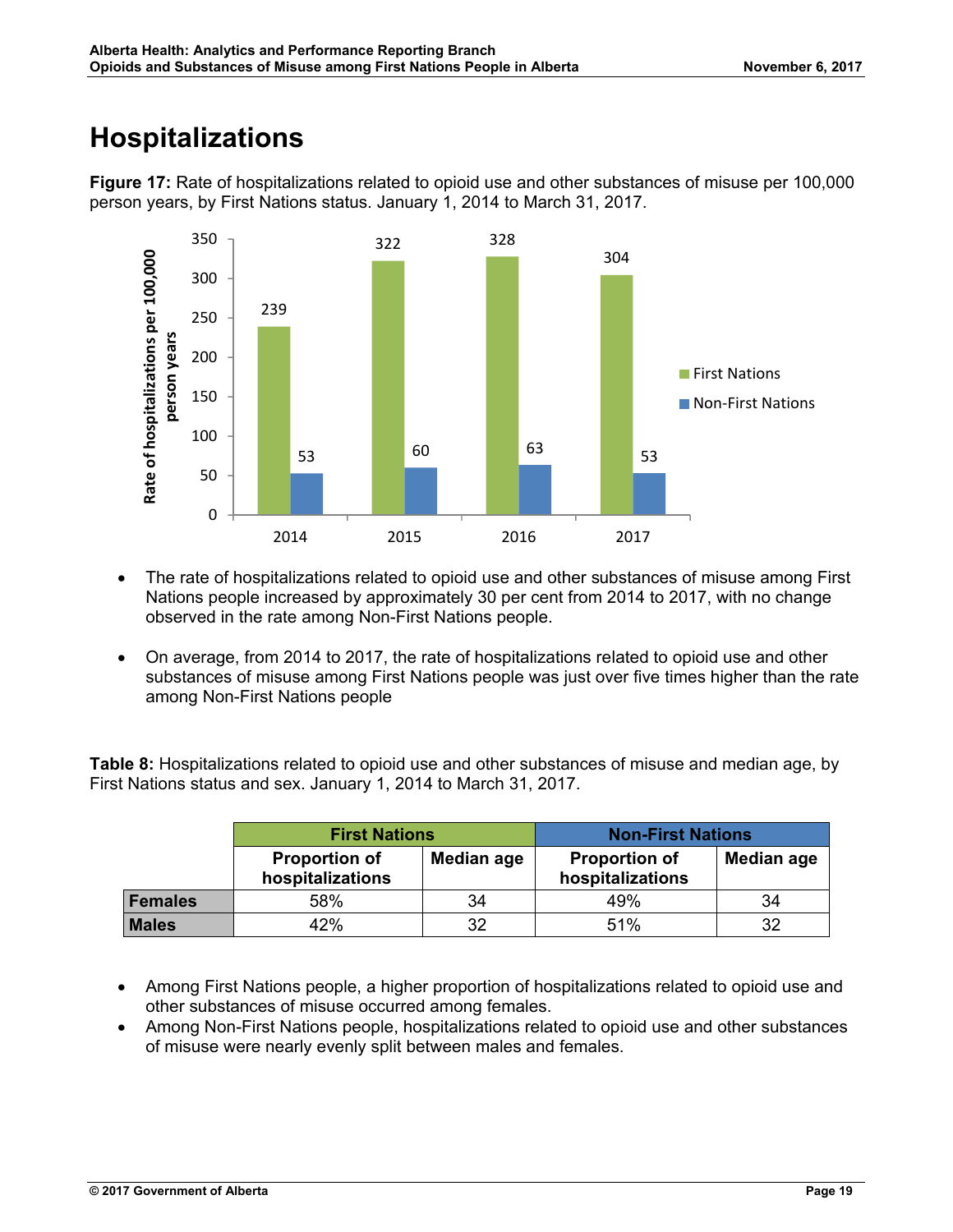**Figure 18:** Rate of hospitalizations related to opioid use and other substances of misuse per 100,000 person years, by First Nations status and Zone. 2014 to 2016.



- From 2014 to 2016, the rate of hospitalizations related to opioid use and other substances of misuse was highest among First Nations people residing in the South Zone and Calgary Zone. The Central Zone saw the fastest growing rate of hospitalizations related to opioid use and other substances of misuse among First Nations people.
- From 2014 to 2016, the North Zone and Central Zone saw the fastest growing rate of hospitalizations related to opioid use and other substances of misuse among Non-First Nations people, and in 2016 the Zone with the highest rate was the South Zone.

**Table 9:** Top 10 facilities utilized for hospitalizations related to opioid use and other substances of misuse, by First Nations status. January 1, 2013 to March 31, 2017.

| <b>First Nations</b> |                                  |              |                | <b>Non-First Nations</b>            |              |                |  |
|----------------------|----------------------------------|--------------|----------------|-------------------------------------|--------------|----------------|--|
| <b>Rank</b>          | <b>Facility</b>                  | <b>Count</b> | <b>Percent</b> | <b>Facility</b>                     | <b>Count</b> | <b>Percent</b> |  |
|                      | Royal Alexandra Hospital         | 134          | 17%            | Royal Alexandra Hospital            | 542          | 16%            |  |
| $\overline{2}$       | <b>Foothills Medical Centre</b>  | 69           | 9%             | University Of Alberta Hospital      | 333          | 10%            |  |
| 3                    | University Of Alberta Hospital   | 66           | 8%             | <b>Foothills Medical Centre</b>     | 307          | 9%             |  |
| 4                    | <b>Peter Lougheed Centre</b>     | 50           | 6%             | <b>Peter Lougheed Centre</b>        | 264          | 8%             |  |
| 5                    | <b>Chinook Regional Hospital</b> | 49           | 6%             | Rockyview General Hospital          | 248          | 7%             |  |
| 6                    | Misericordia Community Hosp      | 38           | 5%             | Red Deer Regional Hospital Ctr      | 166          | 5%             |  |
| 7                    | South Health Campus              | 33           | 4%             | South Health Campus                 | 160          | 5%             |  |
| 8                    | Rockyview General Hospital       | 31           | 4%             | <b>Chinook Regional Hospital</b>    | 157          | 5%             |  |
| 9                    | Cardston Health Centre           | 28           | 3%             | Medicine Hat Regional Hospital      | 146          | 4%             |  |
| 10                   | Queen Elizabeth II Hospital      | 26           | 3%             | <b>Grey Nuns Community Hospital</b> | 144          | 4%             |  |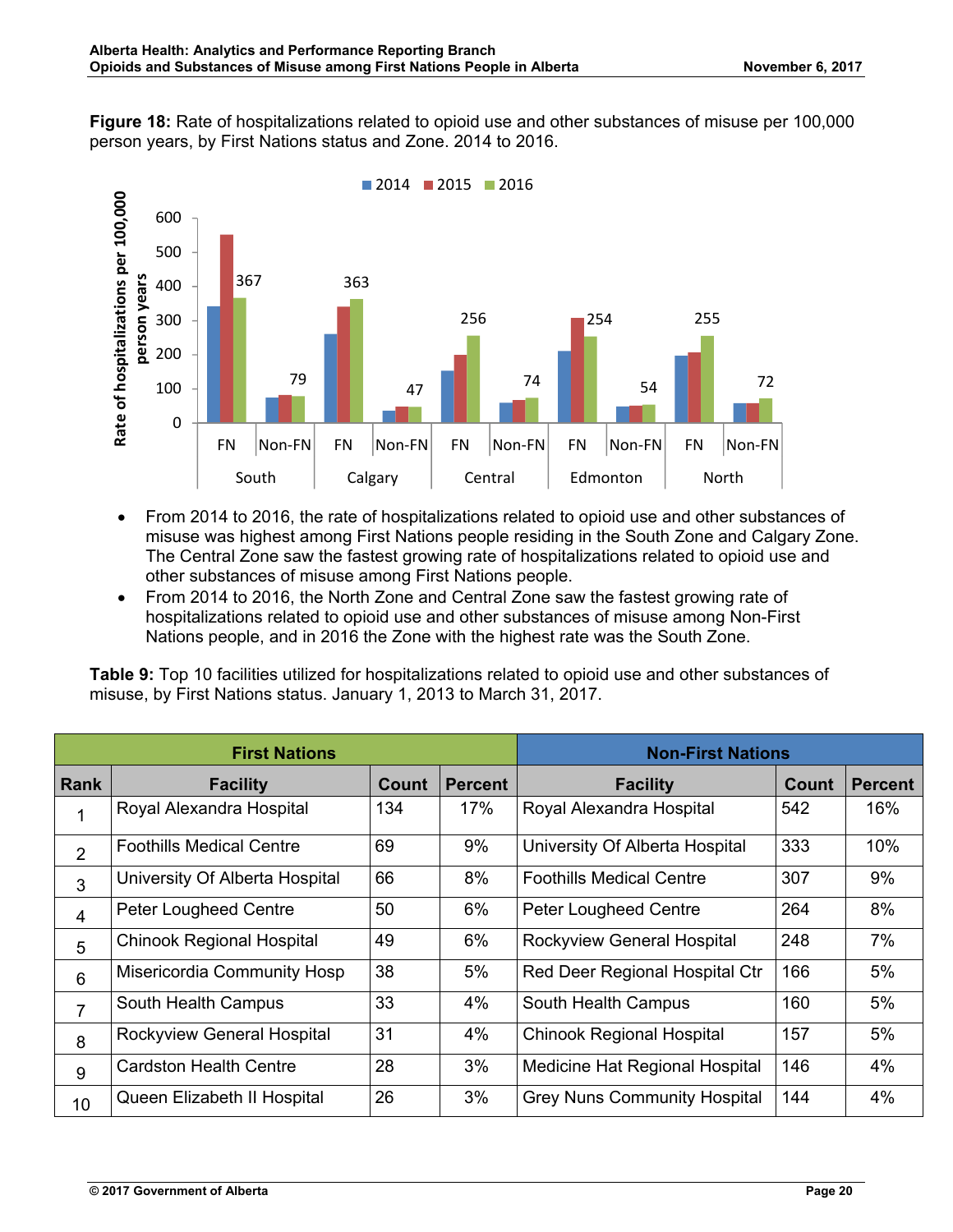### **Emergency Medical Response data**

**Figure 19:** Rate of EMS responses to opioid related events per 100,000 person years in the cities of Edmonton and Calgary, by First Nations status. January 1, 2016 to March 31, 2017.



• From January 1, 2016 to March 31, 2017, the rate of EMS responses to opioid-related events in Edmonton was over seven times higher among First Nations people compared to Non-First Nations people, and over 12 times higher in Calgary.

**Table 10:** EMS responses to opioid related events and median age, by First Nations status and sex in the cities of Edmonton and Calgary. January 1, 2014 to March 31, 2017.

|                | <b>First Nations</b>                                             |            | <b>Non-First Nations</b>                                         |            |  |
|----------------|------------------------------------------------------------------|------------|------------------------------------------------------------------|------------|--|
|                | <b>Proportion of EMS</b><br>response to opioid<br>related events | Median age | <b>Proportion of EMS</b><br>response to opioid<br>related events | Median age |  |
| <b>Females</b> | 45%                                                              | 37         | 27%                                                              | 38         |  |
| <b>Males</b>   | 55%                                                              | 36         | 73%                                                              | 36         |  |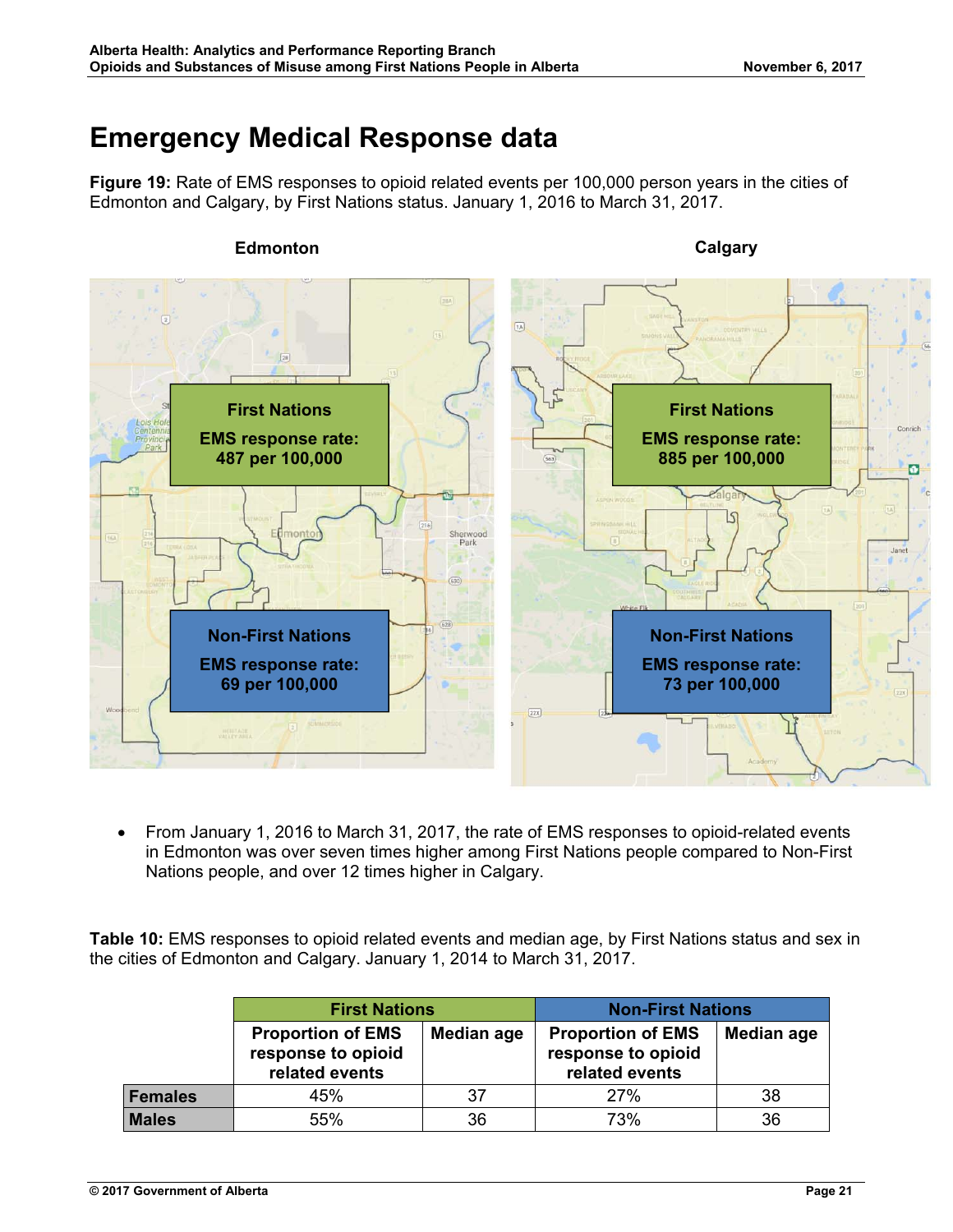### **Data notes**

#### **Data source(s) for report**

- 1. National Ambulatory Care Reporting System (NACRS)
- 2. Discharge Abstract Database (DAD)
- 3. Alberta Health Care Insurance Plan (AHCIP) Quarterly Population Registry Files
- 4. Alberta Health and Wellness Postal Code Translation File (PCTF)
- 5. Pharmaceutical Information Network (PIN)
- 6. OCME MEDIC data
- 7. AHS EMS Direct delivery-ground ambulance services data

#### **Mortality data**

The following substances are included in the drug overdose categories.

- x **Fentanyl:** fentanyl, 3-methylfentanyl, acetylfentanyl, furanylfentanyl, or carfentanil
- **Opioids:** non-specified opiate, heroin, oxycodone, hydromorphone, morphine, codeine, tramadol, U-47700, tapentadol, or methadone
- **Other drugs:** includes, but not limited to ethanol (alcohol), benzodiazepines, antidepressants, antipsychotics, acetaminophen, cocaine or methamphetamine.

\*Certification of more complex drug toxicity deaths involving less potent opioids and drugs may take longer than fentanyl related deaths to certify, and therefore, non-fentanyl drug related deaths are potentially underreported in 2016. Confirmed deaths include deaths due to acute poisoning or toxicity by an exogenous substance where the manner was intentional (suicide) or unintentional (accidental). Deaths as a result of chronic substance use were excluded. Deaths as a result of poisoning or toxic effects due to carbon monoxide and household chemicals were excluded. "Other" refers to alcohol, prescription drugs (i.e. antidepressants, benzodiazepines), illicit drugs such as cocaine, methamphetamine and MDMA, and unspecified substances.

#### **Emergency Medical Services data**

Emergency Medical Services (EMS) data comes from AHS EMS Direct delivery – ground ambulance services. Air ambulance and Contractors are not included. AHS direct delivery does 97.7 per cent of the operational responses in the City of Edmonton, 99.9 per cent in the City of Calgary, and approximately 82 per cent in the entire province of Alberta.

EMS opioid related events refer to any EMS response where the Medical Control Protocol of Opiate Overdose was documented and/or naloxone was administered.

#### **Emergency visits**

Emergency Department (ED) visits are defined by the Alberta MIS chart of accounts. Specifically, the three Functional Centre Accounts used to define any ACCS (Alberta Care Classification System) visits into an emergency visit could be:

- 1. 71310 Ambulatory care services described as emergency
- 2. 71513 Community Urgent Care Centre (UCC). As of 2014, the UCCs in Alberta are listed below:
	- Airdrie Regional Health Centre, Cochrane Community Health Centre, North East Edmonton Health Centre, Health First Strathcona, Okotoks Health and Wellness Centre, Sheldon M Chumir Centre, South Calgary Health Centre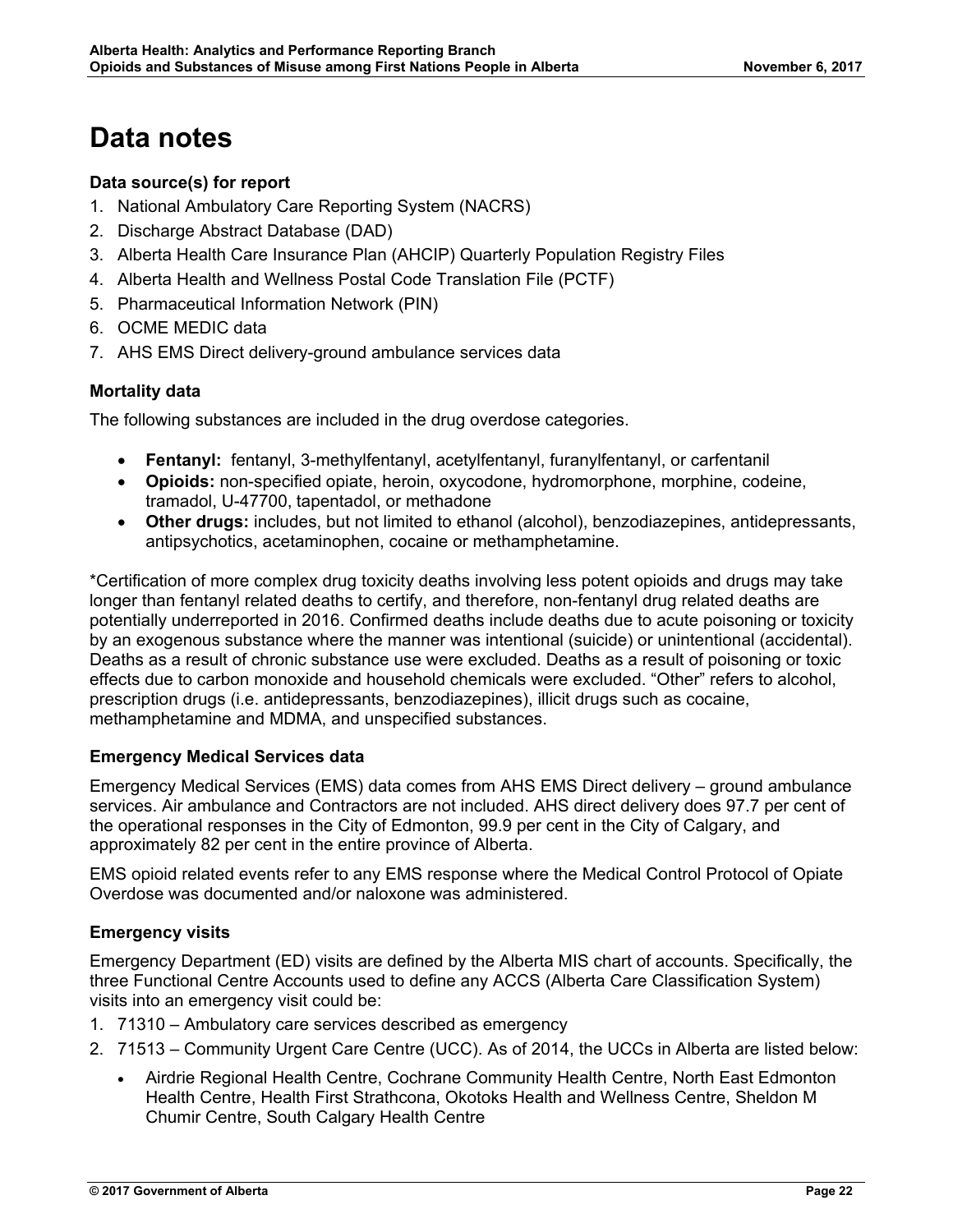3. 71514 – Community Advanced Ambulatory Care Centre (AACC). As of 2014, the only AACC in Alberta is La Crete Health Centre

#### **Community pharmacy drug dispensing**

- 1. The Pharmaceutical Information Network (PIN) Database is used to estimate dispensation events for the province **only from community pharmacies**. Variability can be dependent on the way the drug is prescribed.
- 2. The PIN database is up-to-date; to date, the PIN database has records up to June 30, 2017. PIN records can change due to data reconciliations, which may affect results. Results are more stable with older data.

| <b>CODEINE</b>            | <b>CODEINE</b>       |
|---------------------------|----------------------|
| <b>HYDROCODONE</b>        | <b>HYDROCODONE</b>   |
| <b>FENTANYL</b>           | <b>FENTANYL</b>      |
| <b>HYDROMORPHONE</b>      | <b>HYDROMORPHONE</b> |
| <b>MORPHINE</b>           | <b>MORPHINE</b>      |
| <b>OXYCODONE</b>          | <b>OXYCODONE</b>     |
| <b>TRAMADOL</b>           | <b>TRAMADOL</b>      |
| <b>METHADONE</b>          | <b>METHADONE</b>     |
| NATURAL OPIUM ALKALOIDS   | <b>OTHER</b>         |
| <b>OPIUM</b>              | <b>OTHER</b>         |
| <b>PETHIDINE</b>          | <b>OTHER</b>         |
| <b>DEXTROPROPOXYPHENE</b> | <b>OTHER</b>         |
| <b>SUFENTANIL</b>         | <b>OTHER</b>         |
| <b>REMIFENTANIL</b>       | <b>OTHER</b>         |
| <b>KETAMINE</b>           | <b>OTHER</b>         |
| <b>NORMETHADONE</b>       | <b>OTHER</b>         |
| <b>PENTAZOCINE</b>        | <b>OTHER</b>         |
| <b>BUPRENORPHINE</b>      | <b>OTHER</b>         |
| <b>BUTORPHANOL</b>        | <b>OTHER</b>         |
| <b>NALBUFINE</b>          | <b>OTHER</b>         |
| <b>TAPENTADOL</b>         | <b>OTHER</b>         |
|                           |                      |

Opioids types are defined by ATC Code, as given in the table below.

1 The ATC name for R05DA20 is "combinations" which include drugs that contain codeine, hydrocodone, and normethadone hydrochloride. Classifications of codeine and hydrocodone were based on both drug identification number and ATC code.

<sup>2</sup> The ATC name for R05FA02 is "opium derivatives and expectorants" which include drugs that contain codeine and hydrocodone. Classifications of these drugs were based on both drug identification number and ATC code.

Opioid agonist therapy drugs are defined by the ATC code (Anatomical Therapeutic Chemical), as given in the table below.